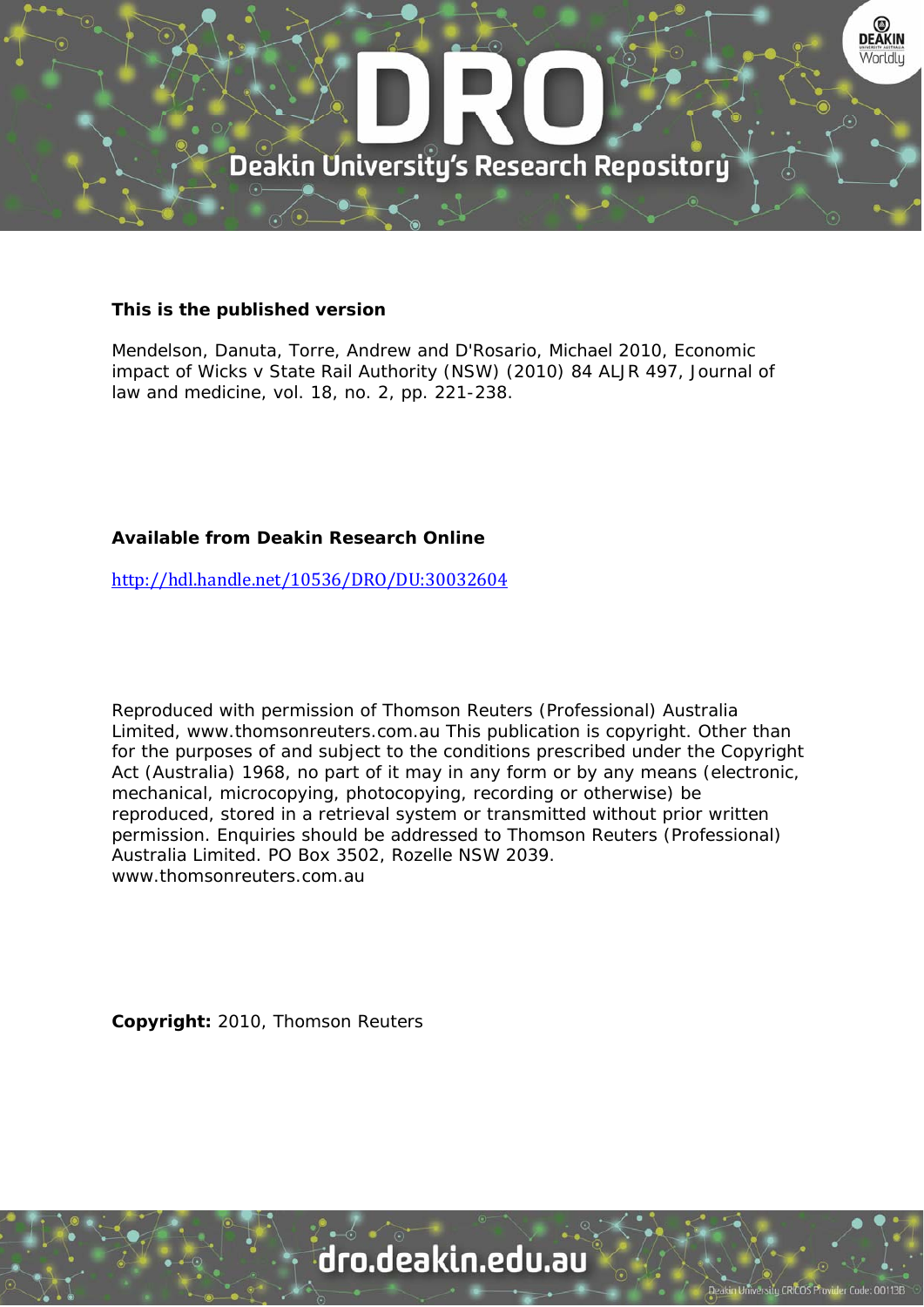Editor: Danuta Mendelson \*

**Click here for PDF print version**

**[This article is 18 pages in JLM]**

#### *(2010) 18 JLM 221*

## **Economic impact of Wicks v State Rail Authority (NSW) (2010) 84 ALJR 497**

*In Wicks v State Rail Authority (NSW) (2010) 84 ALJR 497 [PDF] the High Court of Australia held that, among other things, plaintiffs (who establish that they suffer a recognised psychiatric illness as a result of the breach of duty of care owed to them by the defendant under s 32 of the Civil Liability Act 2002 (NSW) ) are entitled to recover damages for pure mental harm under s 30 if their psychiatric injury arose "wholly or partly from" a "series of shocking experiences" in the form of "a sudden and disturbing impression on the mind and feelings" in connection with witnessing at the scene "another person ('the victim') being killed, injured or put in peril by the act or omission of the defendant". The High Court construed the phrase "being … injured or put in peril" to include plaintiffs who suffer pure mental harm by witnessing at the scene another person being injured through the process of suffering pure mental harm in the form of psychiatric injury occasioned by the defendant's negligent act or omission. The Wicks decision raises the question whether the expanded liability of defendants for pure mental harm is economically sustainable.*

#### **Introduction**

The first part of this analysis provides the factual background to Wicks v State Rail Authority (NSW) (2010) *84 ALJR 497* [PDF] and then examines the construction of the relevant pure mental harm provisions contained in Pt 3 of the *Civil Liability Act 2002* (NSW) , first by the New South Wales Court of Appeal and then by the High Court. This is followed by an investigation of the economic impact of these statutory provisions as constructed by the High Court.

## **Factual background and the relevant statutory provisions**

Nearly a million Sydneysiders catch trains every day.<sup>1</sup>

On 31 January 2003 at 7:15 am, a train driver suffered a heart attack and lost control of his train, which was travelling at 117 km/h as it approached a curve in the tracks through a gorge where the speed limit was 60 km/h. The gorge lay between Waterfall railway station and Port Kembla station. The train derailed, overturned and crashed into the rocks of the gorge. <sup>2</sup> Police officers (along with other professionals, such as paramedics, linesmen and ambulance drivers) were sent to render help at the scene of the accident in the course of their duties.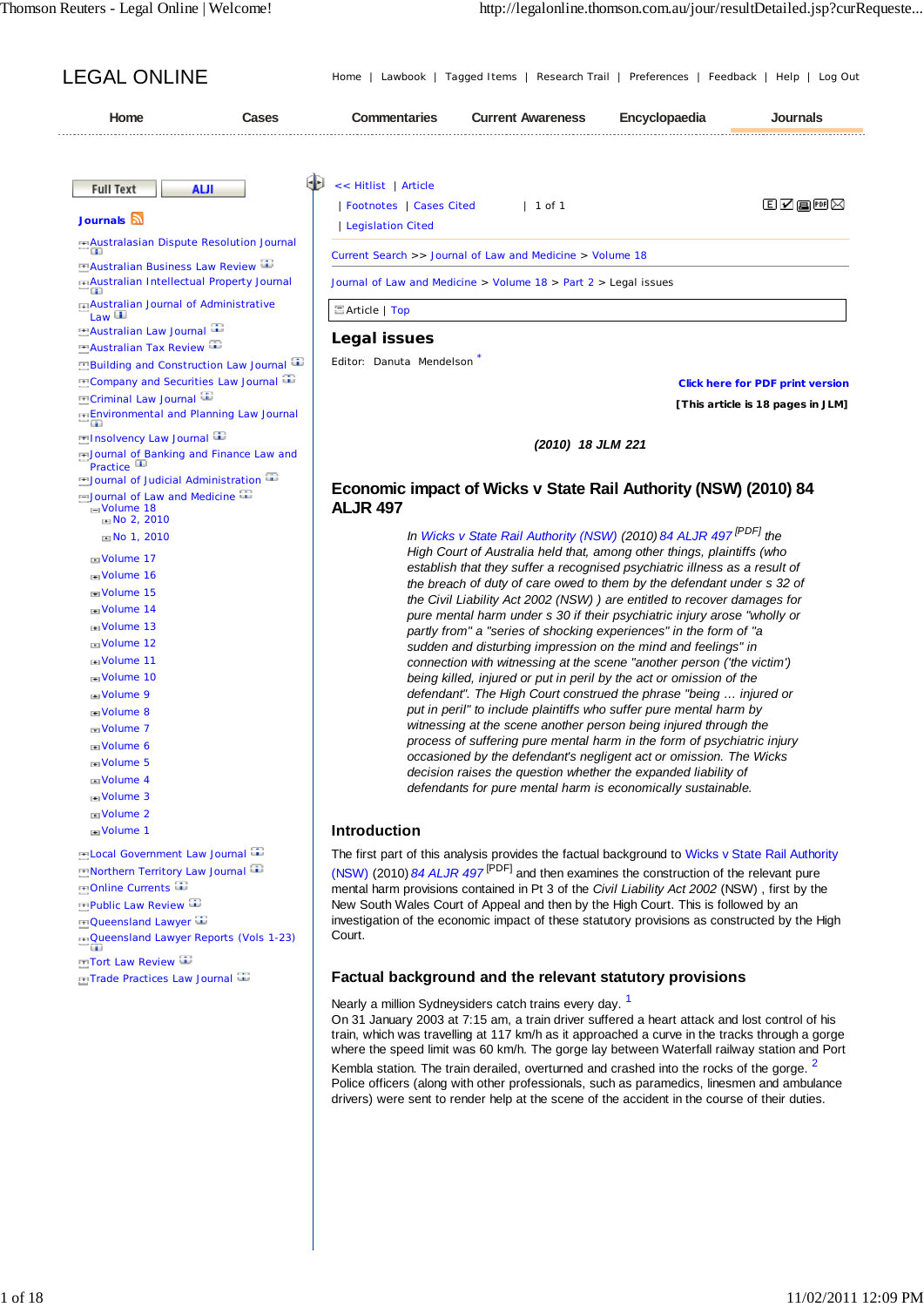The State Rail Authority of New South Wales admitted that its negligence was the legal cause of the accident. The State Rail Authority thus accepted liability for compensation claimed by the estates

#### *(2010) 18 JLM 221 at 222*

of seven passengers who died in the accident under wrongful death legislation,  $^3\,$  and by the passengers who sustained injuries as a result of the train crash. The latter claims would have included damages for personal injuries (prenatal injuries, impairment of physical or mental condition, and disease), <sup>4</sup> and for consequential mental harm, which s 27 of the *Civil Liability Act 2002* (NSW) (the *Civil Liability Act*) defines as "mental harm that is a consequence of a personal injury of any other kind". <sup>5</sup> Somewhat vaguely, s 27 states that " 'mental harm means impairment of a person's mental condition". However, to be compensated for economic loss, claimants suffering consequential mental harm would have had to establish that their condition fell within the nosology of a "recognised psychiatric illness". <sup>6</sup> Likewise, under s 30 and s 32 of the *Civil Liability Act* (see discussion below), the State Rail Authority was liable to pay damages for pure mental harm resulting from its negligence to passengers who did not sustain physical injuries but, as a result of their traumatic experience, suffered "pure mental harm" defined by s 27 as "mental harm other than consequential mental harm". In order to recover any damages, these passengers were required by s 31 to establish that the harm in question consisted of a "recognised psychiatric illness",  $^7\,$  eg post-traumatic stress disorder. Presumably, close members of the victims' family  $^8\,$  who suffered pure mental harm in the form of psychiatric injury (ss 31 and s 32 ) occasioned by the loss of their loved ones,  $9^\circ$  also recovered damages from the State Rail Authority. The circumstances in which the State Rail Authority owed a duty  $10$  to avoid negligently causing pure mental harm or consequential mental harm are governed by s 32 , which reads:

- (1) A person ("the defendant") does not owe a duty of care to another person ("the plaintiff") to take care not to cause the plaintiff mental harm unless the defendant ought to have foreseen that a person of normal fortitude might, in the circumstances of the case, suffer a recognised psychiatric illness if reasonable care were not taken.
- (2) For the purposes of the application of this section in respect of pure mental harm, the circumstances of the case include the following:
	- (a) whether or not the mental harm was suffered as the result of a sudden shock,
	- (b) whether the plaintiff witnessed, at the scene, a person being killed, injured or put in peril,
	- (c) the nature of the relationship between the plaintiff and any person killed, injured or put in peril.
	- (d) whether or not there was a pre-existing relationship between the plaintiff and the defendant.
- (3) For the purposes of the application of this section in respect of consequential mental harm, the circumstances of the case include the personal injury suffered by the plaintiff.

#### *(2010) 18 JLM 221 at 223*

However, the question whether the defendant owed the plaintiff a duty of care under s 32 only becomes relevant after the latter can establish that he or she falls within the class of persons to which the legislation applies. For in s 30(1) of the *Civil Liability Act* , the Parliament of New South Wales has imposed limitations on "the liability of a person ('the defendant') for pure mental harm to a person ('the plaintiff') arising wholly or partly from mental or nervous shock in connection with another person ('the victim') being killed, injured or put in peril by the act or omission of the defendant". In particular, s 30(2) provides:

The plaintiff is not entitled to recover damages for pure mental harm unless:

- (a) the plaintiff witnessed, at the scene, the victim being killed, injured or put in peril, or
- (b) the plaintiff is a close member of the family of the victim.

In Wicks v State Rail Authority (NSW) (2010) *84 ALJR 497* [PDF], the question was not whether the s 32 duty based on foreseeability "that a person of normal fortitude might, in the circumstances of the case, suffer a recognised psychiatric illness if reasonable care were not taken" extended to police officers (and other rescue personnel) per se. Rather, in issue was the construction of s 30(2) and the elucidation of the statutory requirements that must be fulfilled to entitle persons who come to the scene in the wake of a catastrophic accident to recover damages for pure mental harm.

#### **Analysis of s 30 of the Civil Liability Act 2002 (NSW) in the Court of Appeal of the Supreme Court of New South Wales**

Mr Wicks and Mr Sheehan sued the State Rail Authority for pure mental harm occasioned by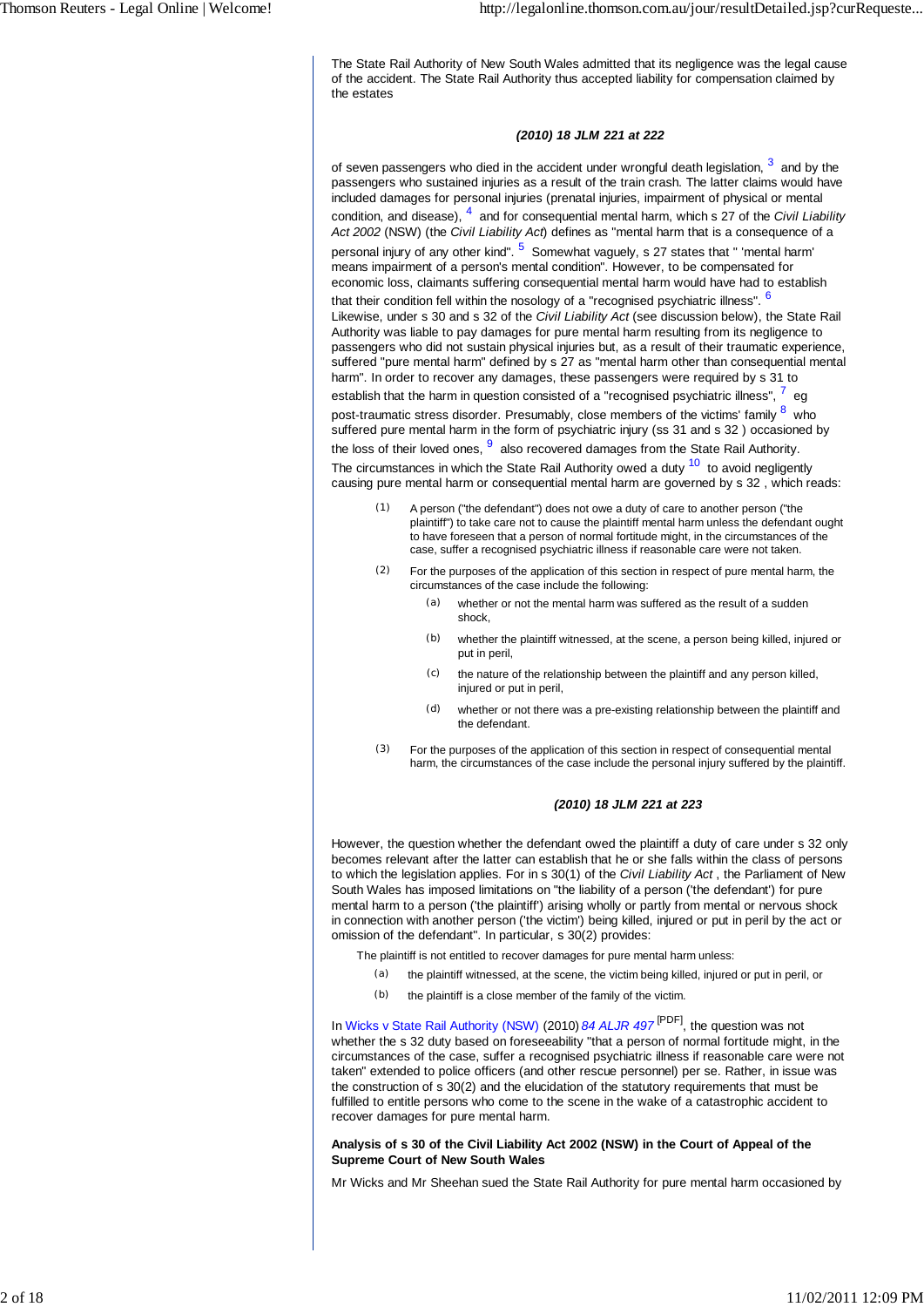their attendance as policemen at the scene of the derailment and their participation in the rescue effort. Although both claimants were employees of the New South Wales Police Force, they chose to sue the State Rail Authority at common law for pure mental harm under Pt 3 of the *Civil Liability Act* rather than their employer, the NSW Police Service, under the *Workers*

*Compensation Act 1987* (NSW) . <sup>11</sup> They were entitled to sue for damages at common law, for s 28 of the *Civil Liability Act* provides that Pt 3 (except s 29 ) 12 "applies to any claim for damages for mental harm resulting from negligence, regardless of whether the claim is brought in tort, in contract, under statute or otherwise". However, should their claims be successful, in order to be entitled to recover damages they had to satisfy the requirements of s  $30(2)(a)$ .  $13$ 

In Sheehan v State Rail Authority (NSW) *[2009] Aust Torts Reports 82-028* Beazley JA of the Court of Appeal of the Supreme Court of New South Wales construed s 30 as identifying "the classes of persons who are entitled to recover damages provided a duty of care is owed and the cause of action is otherwise established. No other class of persons has any such entitlement" (at [46]).

At the trial (Wicks v Railcorp; Sheehan v State Rail *[2007] NSWSC 1346*), Malpass AsJ found (at [86]):

The evidence (including that of the plaintiffs and the experts) falls hopelessly short of relating any psychiatric illness to any victim. The thrust of the evidence is to relate their problems to other matters (including the overall impact of their exposure to the scene of the derailment, the carnage and the seeing of dead and injured bodies). For this deficiency alone, both claims [Sheehan's and Wick's] are doomed to failure.

Malpass AsJ concluded (at [90]) that "neither plaintiff has been able to demonstrate pure mental harm

#### *(2010) 18 JLM 221 at 224*

in connection with another person being killed, injured or put in peril by the act or omission of the defendant". The plaintiffs' appeal to the Court of Appeal of the Supreme Court of New South Wales was dismissed, in separate judgments, by Beazley JA (Giles JA agreeing), and McColl JA.

In the Court of Appeal, Mr Wicks and Mr Sheehan argued that they fell within the class of persons entitled to recover damages under s 30(2)(a) because, while rendering help, they witnessed how "the passengers were in continuing peril of physical and mental injury during the rescue operation and remained so until their evacuation for treatment" (at [62], Beazley JA). Another reason for inclusion within s 30(2)(a) provided by the appellants was "that they each witnessed persons being put in peril by the live power line hanging over part of

the train". However, according to Beazley JA (at [65]), "the evidence did not establish whether or not the electric wires were live. The evidence went no higher than the appellants being unable to ascertain the position as to whether the power had been cut or not."<sup>14</sup>

The respondent State Rail Authority argued (at [25]) that "it was not reasonably foreseeable that either appellant would suffer psychiatric harm in the circumstances" because their injury was not occasioned by a sudden shock as required by s 32(2)(a) , and they did not witness, "at the scene, a person being killed, injured or put in peril" as stipulated in s 32(2)(b) (at [26], Beazley JA). <sup>15</sup> The State Rail Authority contended that s 32 defines temporal and physical boundaries of the relevant "circumstances of the case" created by the wrongful incident. These boundaries focus on the "causal event" (in this case, the instant of derailment), whereby another "person is being killed, injured or put in peril at the scene" (at [66], [68], Beazley JA). If so constructed, the legislative boundaries of the relevant circumstances of the case itemised in s 32(2) "do not extend to what occurs during a rescue effort" (at [66], Beazley JA). To fall within the scope of the relevant circumstances of the case in s 32(2) the causal event must be directly witnessed by the claimant (at [68], Beazley JA). Beazley JA rejected the State Rail Authority's construction of s 32(2) as too narrow, but noted (at [77]) that the provisions governing recovery of damages for negligently inflicted consequential and pure mental harm were part of the legislative effort to reform the principles of negligence, as recommended in the *Review of the Law of Negligence* (2 October 2002) (the Ipp Review).  $16$  The Ipp Review in its Recommendation 7 (p 144) proposed that the legislative "circumstances of the case" should include matters such as

- 7(c)(ii): "whether the plaintiff was at the scene of shocking events, or witnessed them *or their aftermath* " (emphasis added); and
- 7(c)(iii): "whether the plaintiff witnessed the events or their aftermath with his or her own unaided senses".

The Parliament of New South Wales, however, chose not to enact the "aftermath" component of Recommendation 7. 17 By contrast, the *Civil Liability Act 2002* (Tas), s 32(2)(a) , which imposes "Limitation on recovery for pure mental harm arising from shock", states that "the plaintiff witnessed, at the scene, the victim being killed, injured or put in peril or the immediate aftermath of the victim being killed or injured". Tasmanian legislation followed Recommendation 7(c)(ii) of the Ipp Review, though its wording replicates the common law concept of "the immediate aftermath" in the sense of such immediate post-incident events as rescue operations.  $18$  Beazley JA concluded (at [77]) with regard to s  $30(2)(a)$ :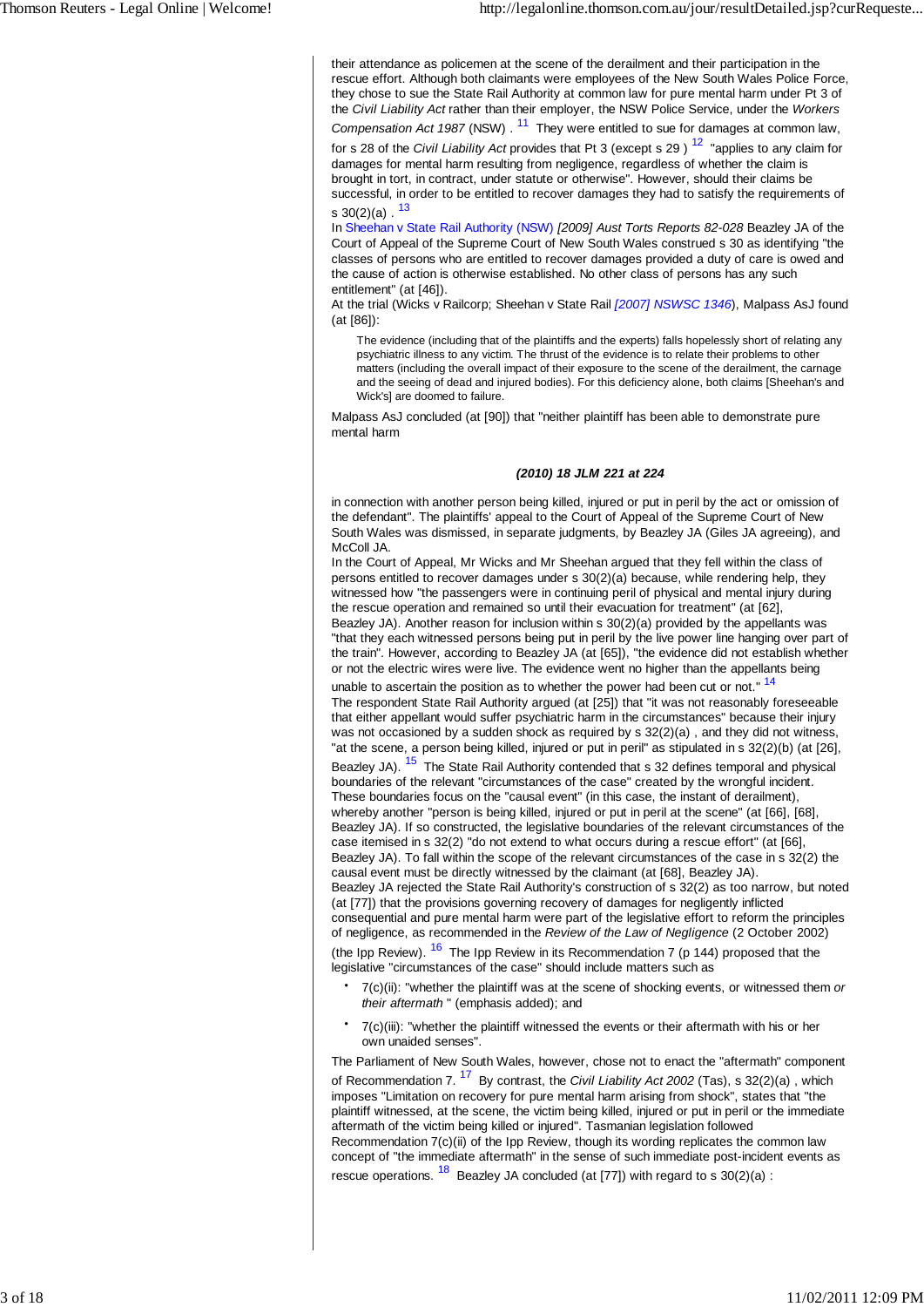#### *(2010) 18 JLM 221 at 225*

There is an immediacy about the language of "witnessed, at the scene" something that was happening, that is, persons "being killed, injured or put in peril". Had the provision used the language of "aftermath" as recommended in the *Ipp Report* [Recommendation 7, p 144] and as included in the Tasmanian provision, or other language that included persons who came on the scene, the appellants' argument would be available. The omission of such language is significant, in my opinion, in marking out the operation of the provision. Properly construed, I am of the opinion that s 30(2)(a) does not extend to persons who came upon the scene after the incident itself in which persons were killed, injured or put in peril was over. It follows that the appellants do not fall within the scope of those entitled to recover for purely mental harm.

Her Honour observed (at [75]) that a passenger who "saw a fellow passenger being pinned under a falling stanchion that crushed the train" would come within the class of persons who "witnessed, at the scene", another person "being killed, injured or put in peril in the course of the incident". Likewise,

If the stanchion was knocked loose in the collision and then fell during the rescue process, killing or injuring passengers, or putting them in peril, then a rescuer who saw the stanchion crushing or pinning persons underneath and who suffered mental harm as a result, would, arguably at least, fall within s 30(2)(a) . In that situation, "being" would be satisfied, as would the causal connection with the negligent act or omission whereby the derailment occurred.

However, according to her Honour (at [76]), Mr Wick and Mr Sheehan were unable to bring their claims within s 30(2)(a) because first, they arrived at the scene after the derailment caused by the State Rail Authority's "act or omission" – "the incident which killed, injured and put in peril passengers in the train". Secondly, "there was no consequential event such as the falling of the stanchion knocked loose in the collision. The process of victims being put in peril had ended, and the appellants witnessed what some cases and the Ipp Review refer to as the aftermath."

McColl JA undertook a close textual analysis of the legislation and its historical context. Her Honour (at [144]) did not consider that s 30 should be construed as prescribing

a temporal relationship between the events the class of potential claimants must have witnessed and the event that triggered them. It does not in terms require the plaintiff to be at the scene when the relevant "act or omission" occurs, only when the victim is "being killed, injured or put in peril". Nor does it refer to any "accident" per se, but, rather, to the "scene" of the event relevant to establish entitlement to make a claim.

She provided (at [145]) examples of scenarios where potential claimants may come onto to the scene *after* the initial or "principal" causal event, but nevertheless witness others "being killed, injured, or put in peril" within the meaning of s  $30(2)(a)$ . Thus, if following a derailment "one of the carriages containing passengers had been left teetering on the edge of a cliff", the rescuers would be observing "passengers 'being … put in peril' " until the evacuation of the latter from the carriage; or, "if the carriage plunged over the cliff", the rescuers would witness others "being killed". Similarly, rescuers who come on the scene after a derailment would witness "victims in one carriage 'being … put in peril' because another carriage might crash onto them". McColl JA determined (at [150]):

It is not necessary for a person seeking to satisfy s 30(2)(a) to have been present at the time of the principal causal event, in this case the derailment. The question whether the putative plaintiff witnessed the events described in s 30(2)(a) falls for objective factual determination in each case.

McColl JA, however, found (at [162]) that "the possibility that the victims' conditions may deteriorate either during the rescue operation or if medical attention was not promptly administered" did not constitute "witnessing a victim 'being ... put in peril' ". <sup>19</sup> According to her Honour (at [163]):

#### *(2010) 18 JLM 221 at 226*

[T]he evidence that the victims' conditions may deteriorate did not constitute them "being put in peril" in the sense for which s 30(2)(a) provides. They had been injured and, like all in that position, required expeditious medical treatment. But they were not exposed to a danger which was a sequelae of the derailment in the sense that some aspect of the derailed train and/or the surrounding environment posed a danger. While a deterioration in their condition was a continuation of their original injury the evidence did not objectively demonstrate that they were imminently exposed to further injury.

Though expressed in somewhat different terms and emphasis, both Beazley JA and McColl JA appear to construe s 31(2)(a) along similar lines: namely, assuming that the foreseeability conditions under s 32 are satisfied, involuntary onlookers (the term "bystander" does not appear in the legislation), whether or not they act as rescuers, are entitled to recover damages for pure mental harm if their injury arose "wholly or partly from mental or nervous shock" connected to the wrongful event which they witnessed at the scene, and which involved others being killed, injured or put in peril. The plaintiffs who were not present at the scene when the "principal wrongful event" caused death and injury to others, are also entitled to recover damages if they actually witnessed others being killed, injured, or put in peril of an

imminent injury created as the consequence of the initial event.  $20$  However, this statutory construction excluded claimants who arrived at the scene subsequent to the initial event which caused "the victim being killed, injured or put in peril" through the defendant's wrongful act or omission, and suffered pure mental harm as a result of witnessing others endure an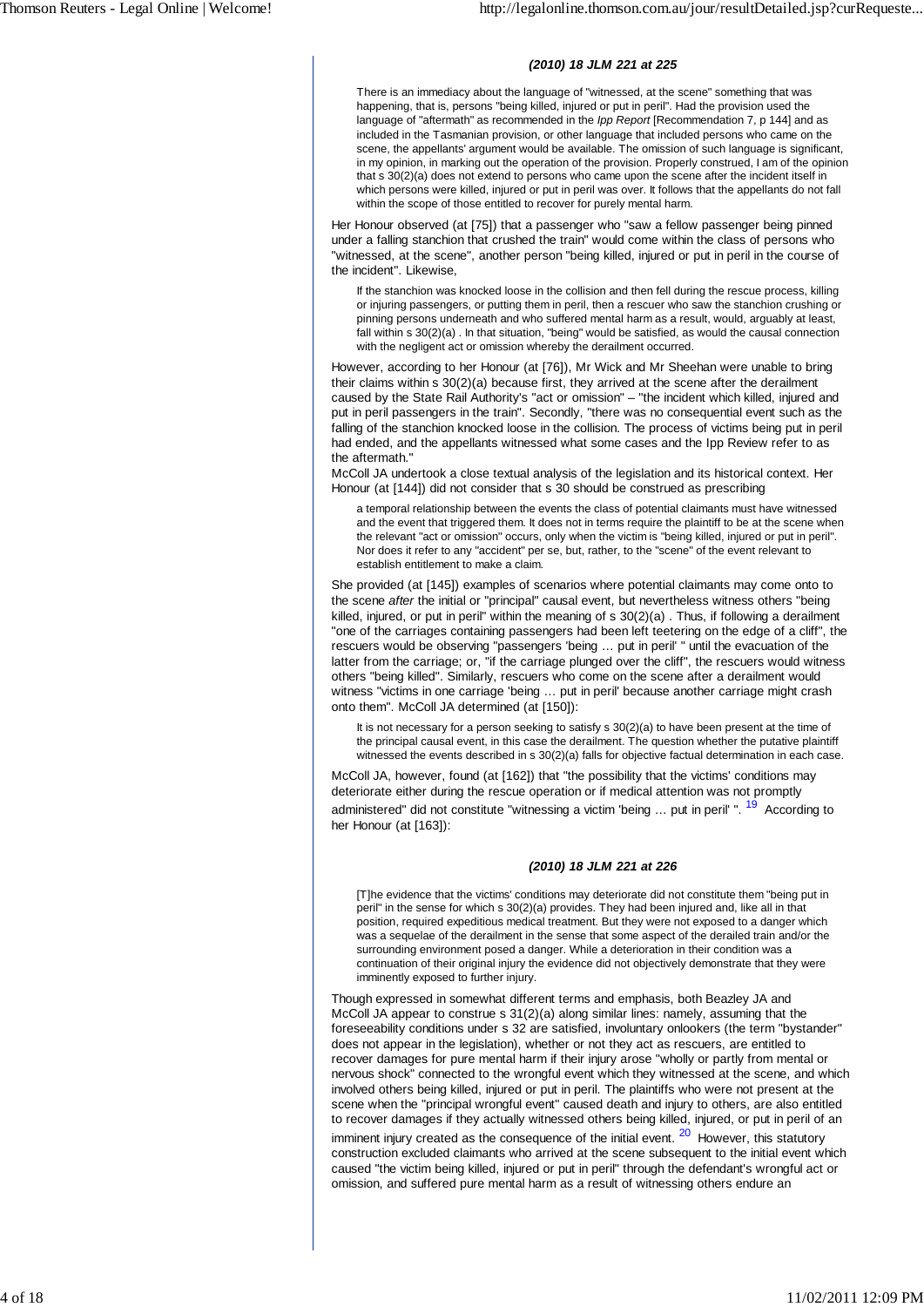exacerbation or deterioration of the existing injuries caused by that principal event. <sup>21</sup> This construction of s 30(2)(a) meant that Mr Wicks and Mr Sheehan, who in the course of rescue witnessed deterioration in medical conditions of some injured passengers, were not entitled to recover damages for pure mental harm.

#### **The joint judgment of the High Court of Australia**

Mr Wick and Mr Sheehan appealed to the High Court which, in a joint judgment (French CJ, Gummow, Hayne, Heydon, Crennan, Kiefel and Bell JJ) reversed the decisions of Malpass AsJ and the Court of Appeal by providing a novel construction of s 30(1) and (2) : see Wicks v State Rail Authority (NSW) (2010) *84 ALJR 497* [PDF] .

Unlike the judgments of the lower instance courts, the High Court discussed s 32 at some length, noting (at [33]) that the question of foreseeability is one of law and "must be judged before the accident happened"  $22$  in accordance with the following formulation:

[W]as it reasonably foreseeable that sights of the kind a rescuer might see, sounds of the kind a rescuer might hear, tasks of the kind a rescuer might have to undertake to try to ease the suffering of others and take them to safety, would be, in combination, such as might cause a person of normal fortitude to develop a recognised psychiatric illness?

Notably, apart from referring to some tasks that such person may undertake, the joint judgment did not provide a specific definition of a "rescuer" – Mr Wicks and Mr Sheehan were not part of a

#### *(2010) 18 JLM 221 at 227*

rescue team;  $\frac{23}{1}$  consequently, the s 32 formulation of foreseeability can be adjusted to suit a wide range of claimants who may come to the scene of an accident. <sup>24</sup>

In its construction of the legislation (and unlike the Court of Appeal), the High Court declared (at [41]) that "Extrinsic material provides no assistance in this case in construing the relevant provisions". The plurality observed (at [36]) that the text in s 30(1) , and in particular the phrase, " 'wholly or partly from mental or nervous shock in connection with another person … being killed, injured or put in peril' … must be construed as a whole". The terms "mental or nervous shock" have been part of common law jurisprudence since the 1860s.  $25$  However. the joint judgment (at [30]) adopted the *Oxford English Dictionary* 's definition of "shock" as "sudden and disturbing impression on the mind or feelings; usually, one produced by some unwelcome occurrence or perception, by pain, grief, or violent emotion ([occasionally] joy),

and tending to occasion lasting depression or loss of composure". <sup>26</sup> Psychiatrists, psychologists, and even lay people may wince at the implication that there is an equivalence between "lasting depression" and "loss of composure".

Their Honours (at [37]) had "little doubt that those who came upon the scene of the derailment were confronted with a scene that would cause a 'sudden and disturbing impression on the mind or feelings' ". The joint judgment did not mention, let alone offer reasons for departing from, the well-established definition of "shock" as a starting point of, or a trigger for, the onset of a psychiatric illness, which was provided by Brennan J in Jaensch v Coffey (1984) *155 CLR*

*549* [PDF] at 567. Brennan J defined "shock" as "the sudden sensory perception – that is, by seeing, hearing or touching – of a person, thing or event, which is so distressing that the perception of the phenomenon affronts or insults the plaintiff's mind and causes a recognizable psychiatric illness".

Technically, the definition of "shock" in and of itself may be of little importance because, according to s 31 , "There is no liability to pay damages for pure mental harm resulting from negligence unless the harm consists of a recognised psychiatric illness". Moreover, plaintiffs suing under mental harm legislation have to establish under s 32(1) that "the defendant ought to have foreseen that a person of normal fortitude might, in the circumstances of the case, suffer a recognised psychiatric illness if reasonable care were not taken". Therefore, just like at common law,  $27$  damages for pure mental harm are recoverable not for the shock caused by the wrongful event, but for the recognised psychiatric condition consequent upon it. However, since the two are causally linked, it would behove the law to make the link credible. Lord Steyn in White v Chief Constable of South Yorkshire Police [1999] *2 AC 455* at 492 commented that "Courts of law must act on the best medical insight of the day". For instance, judgments in Jaensch v Coffey , particularly those of Deane and Brennan JJ, which formulated tests extending common law liability of defendants for pure mental harm (called at the time "pure nervous shock"), were informed by, and in conformity with, the then

#### *(2010) 18 JLM 221 at 228*

most current medical and scientific thought.  $28$  The Wicks judgment is bereft of any references to scientific literature on the aetiological links between psychiatric conditions and something as ill-defined and subjective as "sudden and disturbing impression on the mind or feelings".

Instead, their Honours provided a vivid description of what they imagined the appellants would have experienced (at [37]):

The sudden and disturbing impressions on the minds or feelings of the rescuers necessarily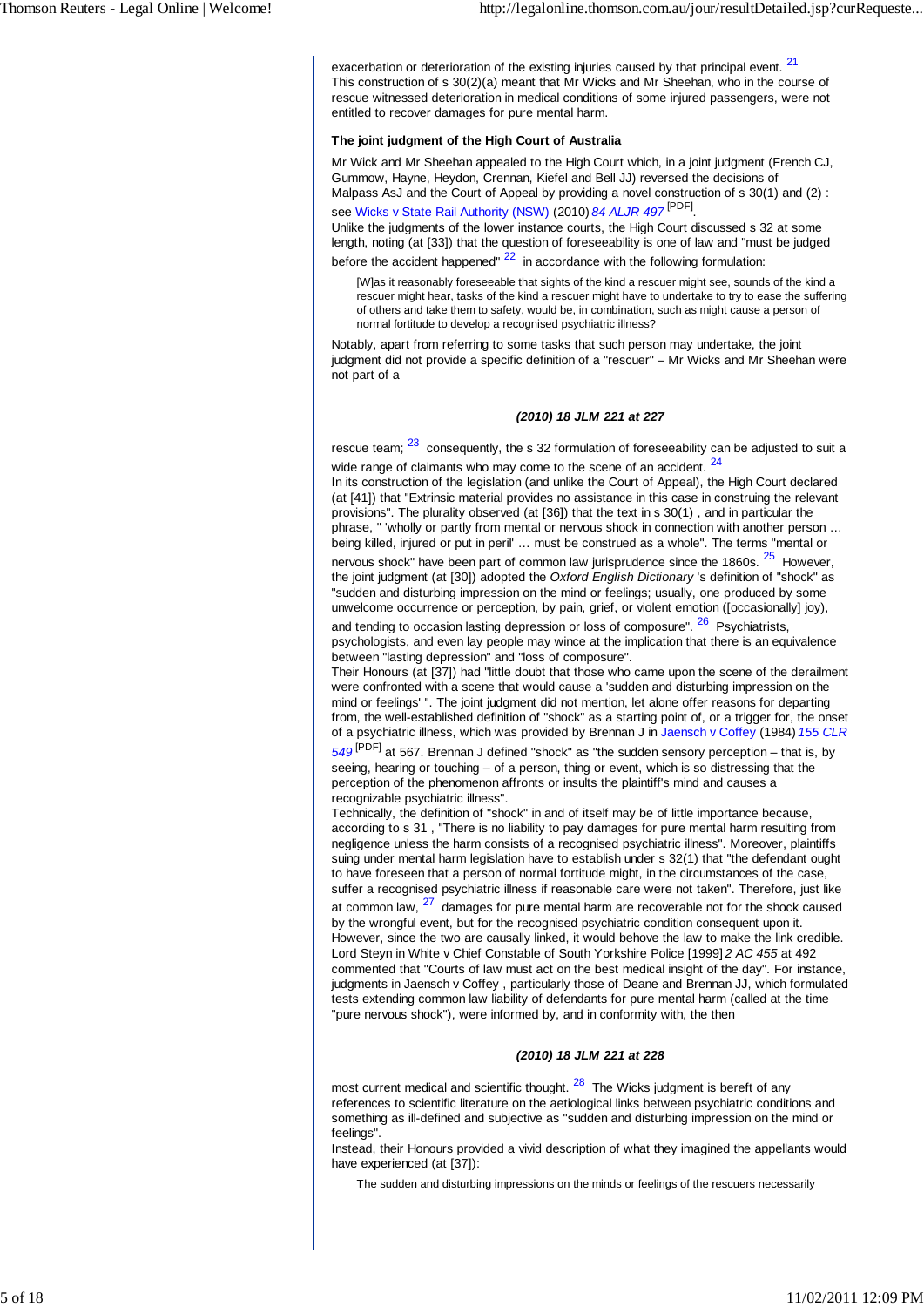continued as each took in more of the scene, and set about his tasks … the event capable of causing a shock to observers did not finish when the train came to rest as a twisted collection of carriages. The "shock" which caused a sudden and disturbing impression on the minds and feelings of others was not confined to whatever may have happened, or may have been experienced, in the period between the carriages of the train leaving the tracks and stopping. Rather, the consequences, which each appellant alleged he suffered as a result of what happened on that day, were said to follow from some or all of the series of shocking experiences to which he was exposed at the scene.

To sum up, as construed by the High Court, s 30(1) applies to recovery by the plaintiff of damages for pure mental harm "arising wholly or partly from" a "series of shocking experiences" in the form of "a sudden and disturbing impression on the mind and feelings" "in connection with another person ('the victim') being killed, injured or put in peril by the act or omission of the defendant". However, s 30(1) is subject to s 30(2)(a) , which replicates the phrase "being killed, injured or put in peril", but has a different focus. The High Court (at [43]) explained the difference between the two paragraphs by holding that s 30(1) "must be read as referring to an event [of 'another being killed, injured or put in peril'] that may (but need not) have been complete before the suffering of nervous or mental shock" by the plaintiff. In contradistinction, s 30(2)(a) "requires witnessing of the event at the scene, [and] it must be read as directing attention to an event that was happening while the plaintiff 'witnessed' it". Nevertheless, according to the joint judgment (at [44]), " s 30 , or s 30(2)(a) in particular" should not be read on the assumption

that all cases of death, injury or being put in peril are events that begin and end in an instant, or even that they are events that necessarily occupy only a time that is measured in minutes … there are cases where death, or injury, or being put in peril takes place over an extended period. This was such a case, at least in so far as reference is made to victims being injured or put in peril.

This interpretation effectively blurs the differences in focus between s 30(1) and s 30(2)(a) delineated by the plurality at [43]. The High Court then found (at [46]) that "it may readily be inferred" that "passengers physically injured by the derailment suffered further injury as they were removed from the wrecked carriages". The inference was explained as following "from the fact that some were trapped in the wreckage. It would be very surprising if each was extricated without further harm." The assertion (no evidence was cited to substantiate it) that passengers would suffer further harm while being extricated from the broken carriages may surprise the highly trained paramedics, ambulance teams and emergency medicine personnel. However, on the basis of the High Court's reasoning, just like Mr Wicks and Mr Sheehan, all these professionals also are entitled to sue for pure mental harm under s 30(2)(a) . Just as controversially, the High Court, again with no mention of psychiatric data or scientific studies, made another "ready" inference, stating (at [47]):

[M]any who were on the train suffered psychiatric injuries as a result of what happened to them in the derailment and at the scene. The process of their suffering such an injury was not over when Mr Wicks and Mr Sheehan arrived. That is why each told of the shocked reactions of passengers they tried to help … As they were removed from the train, at least some of the passengers were still being injured.

The High Court's first inference (at [46]) was based on the assumption that persons who are physically injured may suffer a further physical injury in the process or as a result of the rescue efforts. The plurality's second inference stemmed from the assumption that some passengers, including those who escaped physical injury in the derailment, must have suffered initially and then continued to suffer "psychiatric injuries as a result of what happened to them in the derailment and at the scene".

#### *(2010) 18 JLM 221 at 229*

They "were *still being injured* ", presumably in the sense of the "impairment of [their] mental condition", ie pure mental harm, during the rescue operation. Indeed, the judgment does not indicate an end-point to when those " *still being injured* " would be categorised as "had been injured".

The High Court concluded (at [48]):

If either inference is drawn, Mr Wicks and Mr Sheehan witnessed, at the scene, victims of the accident "being injured".

Their Honours then provided (at [49]) the following rider, highlighting the determinative importance of plaintiffs' subjective perceptions and suppositions:

Even if neither of these inferences should be drawn, the fact remains that when Mr Wicks and Mr Sheehan arrived at the scene of the accident, those who had been on the train, and had survived, remained in peril. The agreed description of each of Mr Wicks and Mr Sheehan as "a rescuer" necessarily implies as much. Each sought to (and did) rescue at least some of those who had been on the train from peril. The observation of fallen electrical cables draped over the carriages is but a dramatic illustration of one kind of peril to which those who remained alive in the carriages were subject before they were taken to a place of safety.

Thus, under s 30(2)(a) , as construed by the High Court of Australia in Wicks , a plaintiff is entitled to recover damages for pure mental harm (in the form of a recognised psychiatric illness) by witnessing a person already injured by the defendant's negligent act or omission suffer an aggravation of that injury; moreover, it is sufficient for the rescuer to form a subjective belief that the rescuee is in peril of a further injury. The plaintiff will also fall within the class encompassed by s 30(2)(a) if he or she suffers psychiatric injury by witnessing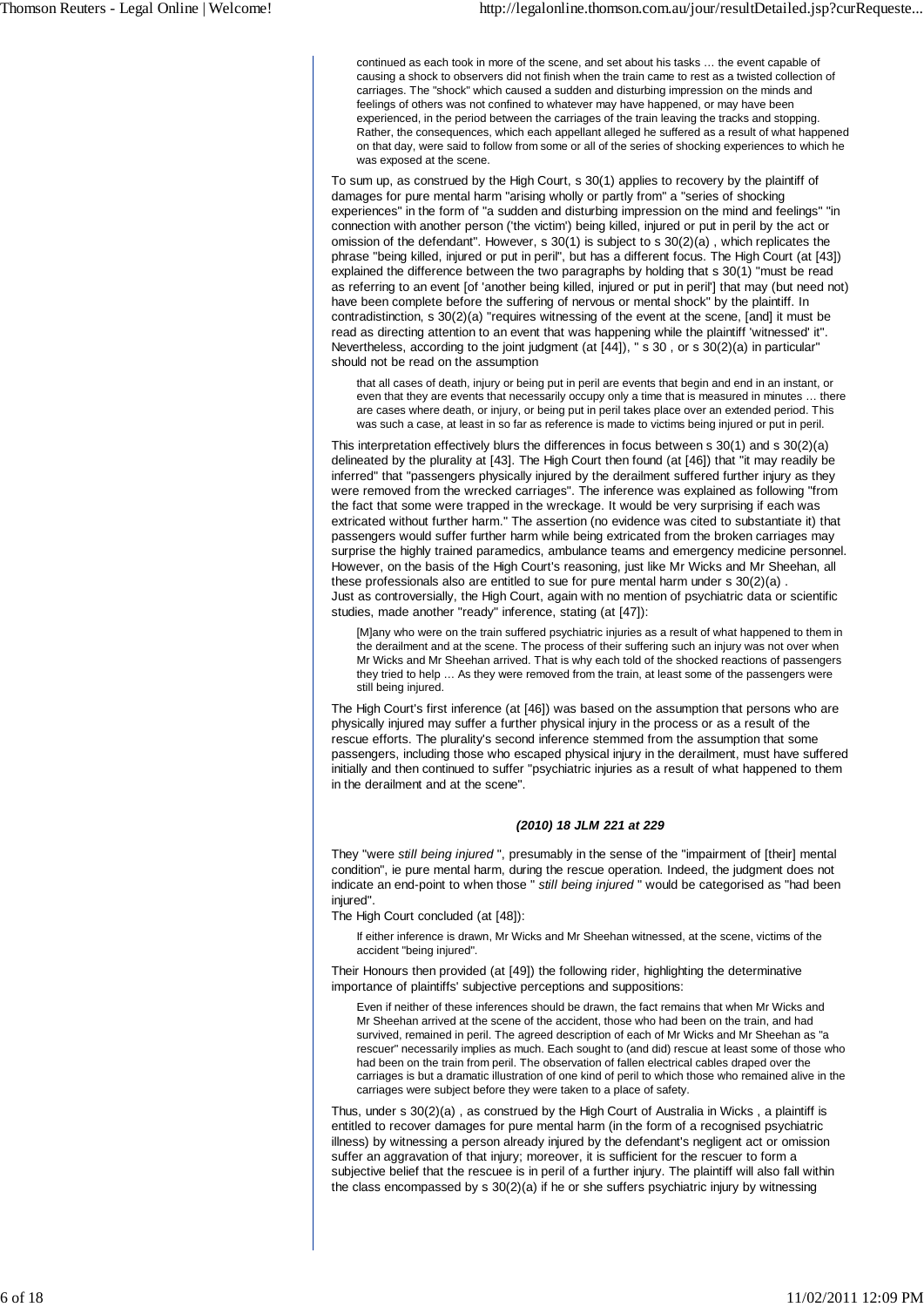another person being injured through the process of suffering psychiatric injury occasioned by the defendant's negligent act or omission.

Admittedly, both parties in Wicks agreed that the litigation involved rescuers, albeit professional ones; however, the above tests for determining whether a claimant falls within s 30(2)(a) are not confined to rescuers. When read in conjunction with the High Court's definition of "shock" ("sudden and disturbing impression on the mind or feelings"), the class of persons entitled to recover damages for pure mental harm under s 30 has been greatly extended.

#### **Discussion**

The impulse to provide an expansive statutory construction that aims at addressing the real problem of the exclusion of rescuers from compensation for pure mental harm is most commendable. However, such an exercise should not give an impression that the court is actively re-writing validly enacted legislation the stated purpose of which is to limit liability of defendants for negligently occasioned personal injury. Though it is arguable that the legislative provisions governing liability of defendants for pure mental harm are too harsh and in need of re-balancing, the courts may not be the appropriate vehicle to do so. Within our federal constitutional system, the Commonwealth *Constitution* allocates, among other things, the

legislative and judicial powers to the corresponding organs of government.<sup>29</sup> The High Court has judicial power to interpret, construct and determine constitutional validity as well as the operation (including striking down on the grounds of invalidity) of federal laws, and where relevant, State and Territory laws; but amendments to and repeal of validly enacted statutory provisions is the province of the democratically elected legislature.

Moreover, not only the legal profession but the community at large is entitled to expect that judicial construction of statutory provisions results in reasonably specific legal tests. The High Court did not refer to White v Chief Constable of South Yorkshire Police [1999] *2 AC 455* . This case involved unsuccessful claims for damages for pure mental harm (then pure nervous shock) by three police officers who in April 1989 were on duty at the Hillsborough Stadium when, shortly before the start of the FA Cup semi-final match, a senior police officer opened to the crowd outside an outer gate providing access to the inner area of the stadium which was already full, and had no accessible exits.

#### *(2010) 18 JLM 221 at 230*

As a consequence, 96 people were crushed to death and 730 others were injured. In dealing with the aftermath of the disaster, the plaintiffs witnessed chaotic and gruesome scenes at the stadium. In the Court of Appeal, Beazley JA discussed the case (at [32]-[36]), and observed (at [36]) that the White decision

illustrated a boundary whereby a rescuer could recover following involvement in the aftermath of the event caused by the tortfeasor. In New South Wales, however, the legislature has drawn the boundary line at those who witnessed death, injury and peril as it happened during the course of the incident and not as part of the aftermath.

The available statistical information about the prevalence of psychiatric disorders and their aetiology in the community  $30$  would not be very helpful in estimating the number of persons who might develop a diagnosable psychiatric illness as a result of a "sudden and disturbing impression on the mind or feelings" consequent upon the defendant's negligent act or omission. Moreover, it is simply impossible to foresee, estimate or predict how many others would suffer pure mental harm by witnessing, at the scene, the former developing a psychiatric disorder. <sup>31</sup> The question therefore arises whether the decision in Wicks is economically sustainable.

## **Economic analysis**

At this point, readers should bear in mind the role, strengths and limitations of economic analysis to the application of law and legal issues. In the authors' view, the following quotations are apt:

The goal of the economist is to "model what is going on" in a way that will be helpful to the court ... to tie all the pieces together and tell a complete story.  $32$ 

The economist's competence in discussion of the legal system is strictly limited. He can predict the effect of legal rules and arrangements on value and efficiency, in their strict technical senses, and on the existing distribution of income and wealth. He cannot prescribe social change.  $33$ 

In keeping with traditional economic analysis, the present authors focus mainly on efficiency issues with passing reference to distributional matters, since the impact of the former is likely to be more serious.

#### **The nexus between insurance and negligence law**

It is possible to present in paradigmatic form the economic relationship between costs incurred as a result of liability to pay damages for negligently caused harm and costs of precautions to prevent the occurrence of such harm. For example, in Wicks , the defendant State Rail Authority admitted that its negligence was the cause of the accident. The purpose of Figure 1 is to show the relationship between failure to take cost-effective precautions,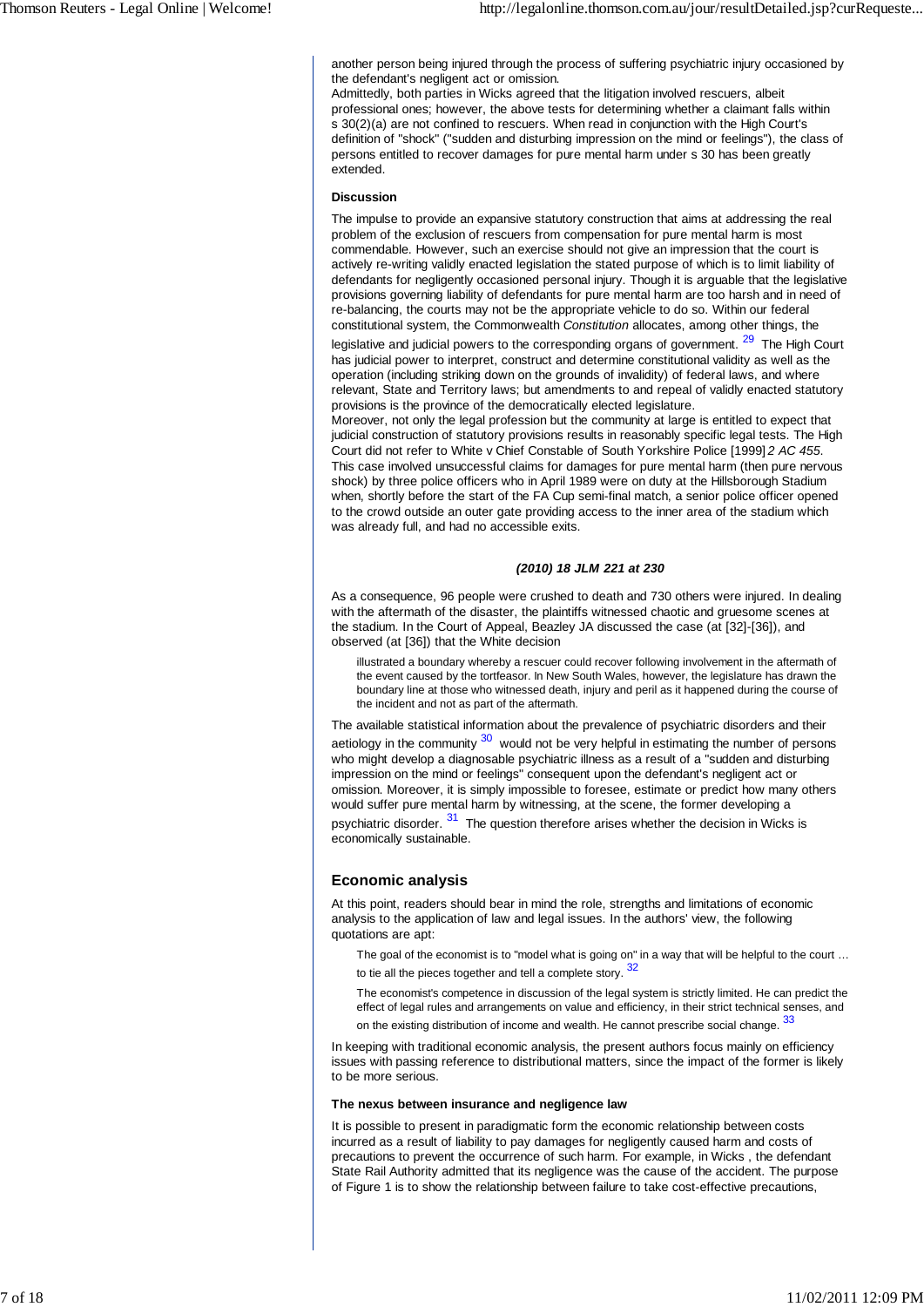breach of duty of care (defined at the intersection point) and quantum of damages. Instead of being at C\*, the Rail Authority was quite clearly operating well below this level of care and was therefore negligent.

In Figure 1, the downward sloping line measures expected loss (EL) as a consequence of an accident caused by negligence. The expected loss or money value of the risk of an accident is the total social cost of the accident to the victims and society (eg, costs of medical treatment of both physical and psychiatric injuries; non-compensable psychiatric sequelae of trauma and death; costs of non-medical care; loss of capacity to earn income or to provide care to others, etc), multiplied by the probability P that an accident, as a consequence of negligence, will occur. The EL line in Figure 1 is drawn for a given value of P. As units of care or precautions (measured along the horizontal axis)

#### *(2010) 18 JLM 221 at 231*

increase, the expected loss of an accident declines. The upward sloping line measures the extra cost of additional units of care, eg a railway company, employing a second train driver, or installing a more powerful emergency braking system. The area +A+B+D measures the dollar value of the total expected damages payment if a negligently caused accident ensues. This expected payment of damages can be avoided by meeting the legal standard of duty of care, which in economic terms means taking the optimal amount of cost-effective precautions  $C^*$ .  $C^*$  is the optimal amount of care because up until  $C^*$ , with each extra unit of care, there is a reduction in the expected loss from the accident, a benefit, which exceeds the cost of preventing it. Consequently, for each unit of care there is a net gain. The sum of these net gains is maximised at  $C^*$  and is equal to A.  $34$ 

#### **Figure 1: The socially optimal amount of care**



Units of care (precautions)

One important function of the law of negligence is to encourage the optimal amount of care because, if less than C\* care is taken, the tortfeasor will have to pay damages equal to the area +A+B+D. In Wicks , the defendant State Rail Authority admitted that its negligence caused the accident. Consequently, in terms of Figure 1, it took a suboptimal amount of care, ie  $<$  than  $C^*$ .

The payment of expected damages can be financed by a risk-averse tortfeasor through self-insurance; alternatively, the risk can be outsourced to an independent insurer. In addition to other insurance products such as first party policies, independent insurers offer third party policies or long tail classes of insurance. These policies have claims paid over many years and encompass professional indemnity, product liability, public liability and employers' liability insurance. Third party insurance is often compulsory for those at risk of being sued by third parties for negligently caused personal injury. Consequently, it is this class of insurance policy that provides the nexus between insurance and torts law.

#### **Insurance markets can improve economic welfare**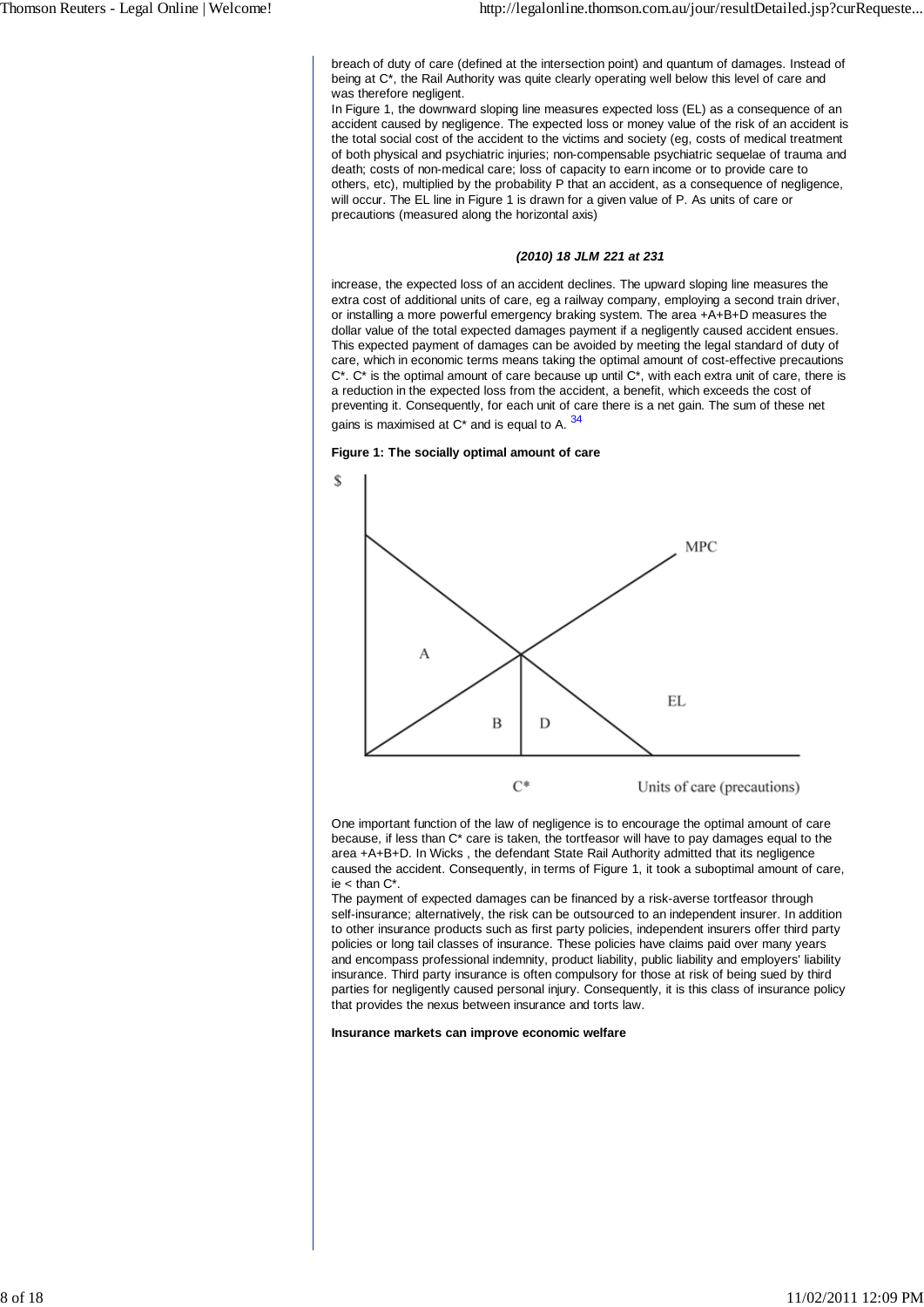Professional insurers can usually be expected to have a comparative advantage in risk management, which is why risk-averse decision-makers tend to purchase an insurance policy rather than to self-insure. Risk imposes an economic cost on risk-averse individuals and corporations. A risk-averse decision-maker prefers a certain outcome to the equivalent expected gamble, eg the receipt of \$500 with certainty would be preferred to an 0.5 probability of winning \$1,000 (expected value of the gamble = \$500). The cost of risk to a risk-averter is measured by the willingness to pay to avoid the

#### *(2010) 18 JLM 221 at 232*

risk, or the risk premium. Risk management, particularly where expected payouts are very large, requires a mix of technical skills; these include identifying the risks, and then characterising and quantifying the underlying probability distribution of losses, should the insured-against event occur. If self-insurance were chosen, the risk premium would be the sum of money invested periodically in a special fund, so as to meet any expected damages claim that may eventuate down the track. The problem confronting the self-insurer is estimating the probability and timing of an accident, the likely damages award, the amount of money that has to be invested periodically, and in which asset class, in order to be able to meet any expected liability. Professional actuaries employed by insurance companies have the comparative advantage in this exercise, which is why the outsourcing of risk to professional insurers is so ubiquitous in the economy.

The comparative advantage of the professional insurer gives rise to a wealth-creating transaction, because risk moves from a higher to a lower cost bearer, following the purchase of an insurance policy. The increase in wealth and the improvement in resource allocation are measured by the total surplus which the transaction generates. This is shown in Figure 2.

#### **Figure 2: The social value of insurance**



The total potential surplus in Figure 2 is the difference between the higher cost of risk management to the insuree equal to P1 (top line) and the lower cost to the insurer P\* (bottom line). This total surplus is the extra wealth created (reduction in the cost of risk management including elimination of the psychic cost of risk to the insuree), as a consequence of the superior allocation of resources, if the insuree, whose maximum willingness to pay P1, to pass on the risk to the insurer, does so.  $35$  The insuree's maximum willingness to pay will be equal to the expected loss if the insured-against event ensues. For example, in the case of a first party home fire insurance policy, the expected loss is equal to the value of replacing the house multiplied by the probability of a house fire. Such a transaction improves economic welfare as that term is used by the economist. Similarly, other risk-averse home owners will have different costs of managing the risks or expected losses from a house fire that yield them disutility, and therefore different maximum willingness to pay to transfer these to a lower cost risk manager. This locus of maximum willingness to pay generates a downward sloping line, which is the market demand curve D for insurance, as shown in Figure 3. It also measures the monetary value or expected loss (EL) of each of the insured against risks of house fires.

A simplified version of the pricing problem confronting the insurer is to try and set the premium as close as possible to the average true expected loss or risk that each insuree brings to this particular risk pool, in order to ensure that total premiums received will be equal to the total expected claims made each year. This is called the efficient premium. Assuming that risks are normally distributed, each risk pool can be characterised by its mean (expected loss) and standard deviation. The expected loss determines the centre of the curve and the standard deviation its height and width. Consequently,

#### *(2010) 18 JLM 221 at 233*

if, eg, risks are sorted into two different pools, with the first having a smaller expected loss and standard deviation than the second, a different premium should be set for each pool. It should be lower for the first group of insurees and higher for the second group, reflecting the higher expected loss and variability of risks that are being insured, in the latter case. The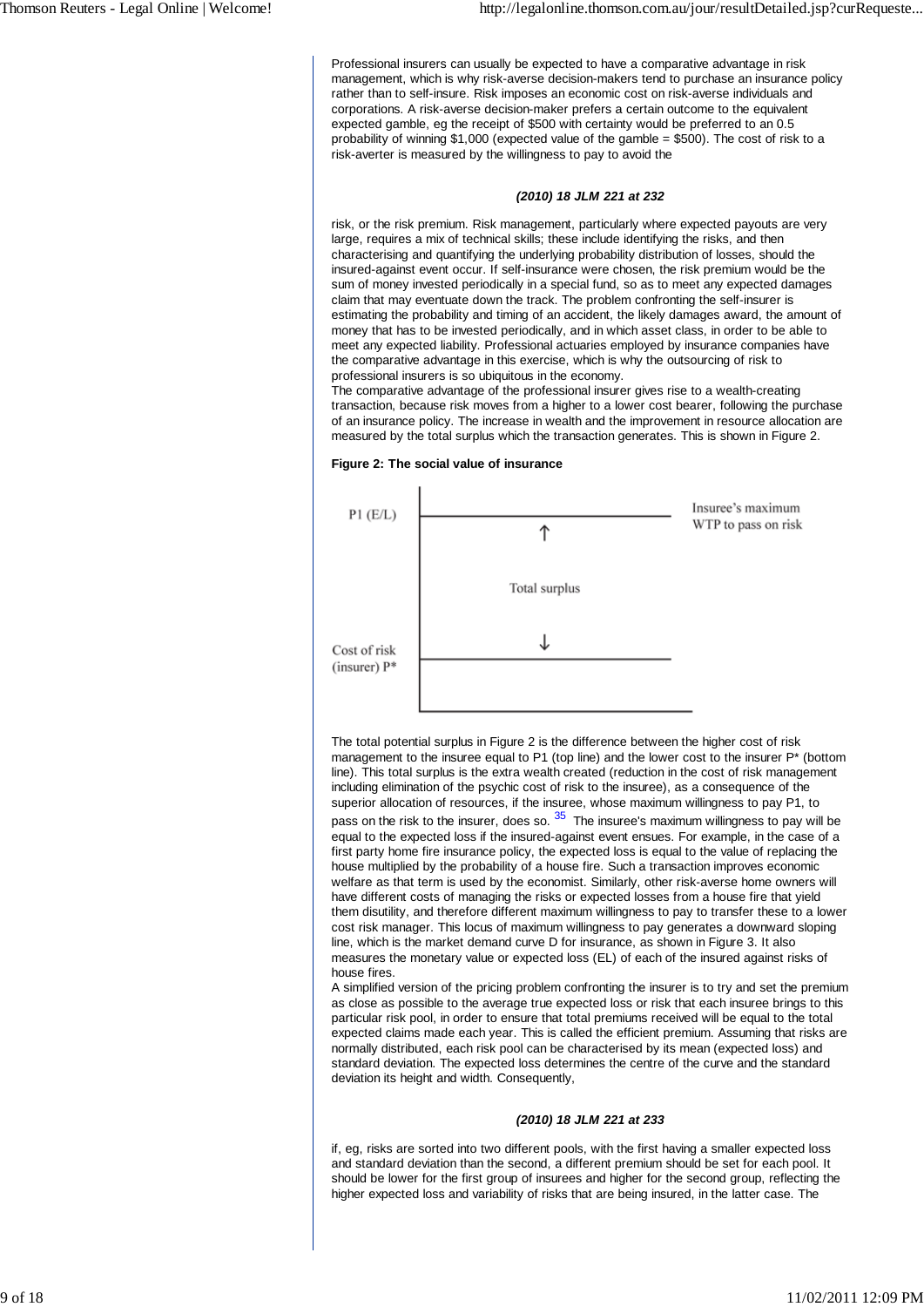efficient premium P2 in Figure 3 corresponds to one of these risk pools. In any risk pool, moral hazard is always a threat. The notion of "moral hazard" refers to insurees behaving in riskier ways as a consequence of being insured. For example, burglary insurance gives individuals an incentive to underspend on home security, because only a small proportion of the cost is borne by the insuree, if the insured-against event ensues. That part of the cost not borne by the insuree is passed on to or externalised to other insurees in the pool, who do not engage in moral hazard, through higher premiums to meet the unexpected payout.





Returning to Figure 3, the efficient premium is set at P2. Corresponding to P2, the socially optimal number of insurance policies in this particular risk pool is Q<sub>s</sub>. This combination of P2 and  $Q<sub>s</sub>$  maximises social welfare because TSB (total social benefits) minus TSC (total social cost) is at a maximum. Total social benefits in Figure 3 are measured as +A+B and total social cost is -B, which yields net social benefits equal to A. TSB are the saved risk management costs as a consequence of the expected losses or risks of house fires being transferred to the lower cost risk manager (insurer), and TSC equals the resources used up by the insurer in providing the service, such as labour and capital inputs.

Due to moral hazard and externalised cost, however, insurance or risk transfer markets are prone to market failure, which means that they yield suboptimal outcomes. This is illustrated in Figure 4.





P3 in Figure 4 is an inefficient price relative to P2. This is on the assumption that it has been imposed by the insurer on all insurees in the pool, in order to cover the cost of an unexpected payout

## *(2010) 18 JLM 221 at 234*

due to some members engaging in risky activity or moral hazard, which could have been avoided had they taken appropriate precautions. This externalised cost causes some members to leave the insurance pool and bear their own cost of risk, even though they can only do so at a higher cost than the insurer. In Figure 4, this impact is shown as a movement from  $Q<sub>s</sub>$  back to  $Q<sup>*</sup>$  as a consequence of the increase in the premium from P2 to P3. Since  $Q^*$  is  $Q_s$  (the number of policies that would be issued in the absence of the moral hazard and externalised cost) and the price is higher than the efficient price, there is a welfare loss or net social cost equal to C. The TSB is the reduction in TSC + E (saved costs from writing out fewer insurance policies) and the TSC is the reduction in TSB – C-E (the higher risk

management costs being borne by individuals who have left the insurance pool).  $36$  TSB – TSC therefore equals -C. While they cannot be eliminated, there are devices for minimising moral hazard problems in first party insurance markets. For example, in the case of burglary,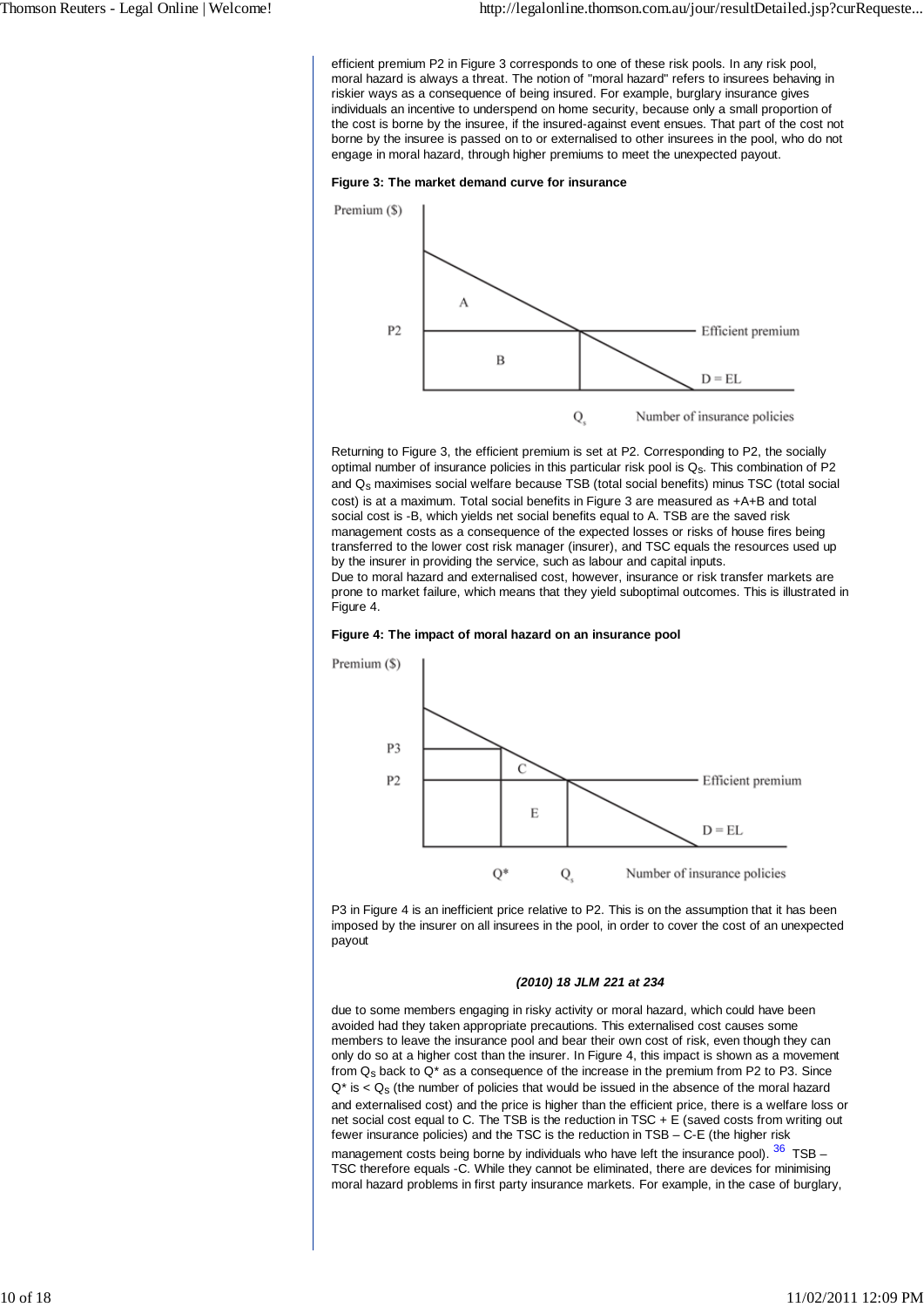typical devices include discounts for having burglar alarms and window locks, and the insertion of deductibles into the insurance contract. With deductibles, the insurer and insuree share the risk of the expected loss because the latter has to pay a proportion of the expected loss before being entitled to reimbursement from the insurer.

#### **Sources of the insurer's comparative advantage**

A professional insurer's comparative advantage in risk management emanates from exploiting the law of large numbers and being able to sort risks into efficient risk pools. As discussed, the latter is critical in setting the efficient premium in Figure 3. The former concept is well known and is usually illustrated as follows. An insurer cannot predict whether the house of someone in a particular area will be destroyed by fire. However, judging from past experience, it is reasonably predictable what proportion of the houses of a large group of persons will burn down. Consequently, writing and selling more house fire insurance policies enables the insurer to increasingly predict the total expected payout from offering this sort of insurance policy. Likewise, it is possible to estimate the number of train derailments over time, the number of crew and passengers who would sustain injuries in such accidents, and the costs (including long-term costs of medical care in cases of those severely injured) to be covered through insurance. Actuaries specialise in modelling these sorts of events (stochastic processes) and use many different types of probability distributions. For example, while the probability of an aircraft accident is commonly stated as being very low based on past experience, the probability of survival following an aircraft accident differs depending on the cause of the mishap, whether the bracing position is adopted etc. Likewise, in the case of train mishaps, probabilities of their occurrence and resulting casualties can be reasonably estimated. What cannot be estimated is the number of rescuers and onlookers who might suffer compensable injuries as a result of their attendance at the scene of the particular accident.

Two conditions are necessary for efficient risk pooling: first, risks in the pool need to be as homogenous as possible in order to prevent low-risk insurees in the pool cross-subsidising high-risk insurees by paying premiums that are too high; and secondly, the risks should be independent of each other.  $37$  The probabilities of the risks in an insurance pool would be perfectly correlated or interdependent, if eg, when one house burned down, all of the others did so at the same time. This would be very likely if the insurer only provided coverage for houses or pooled fire risks in highly bushfire-prone areas, because then the risks would not be independent across all of the issued insurance policies. The outbreak of one bushfire would most likely destroy almost all houses at once, given the combustion dynamics of these events. But how does it work in the case of rail disasters and personal injuries? In the case of personal injuries and rail disasters, the risks of travelling in the

## *(2010) 18 JLM 221 at 235*

doomed train and being injured are not independent of each other. However, it would be highly improbable that coincidentally with one or two trains crashing or derailing, all other trains using the network would also have a mishap. 38

## **Expanding liability**

Whenever the law expands the scope of defendants' liability for negligently caused harm, it also imposes a concomitant, though unexpressed, obligation on insurance companies to potentially pay damages, under a third party policy, to a greater number of persons injured as a result of (the insured) defendant's negligence. Such expansion of liability should not be too great a problem as long as the numbers and the risks are predictable. <sup>39</sup> However, where the numbers of those who may be injured cannot be predicted from past experience, where there is uncertainty relating to size, and the nature of the risks insurers are expected to bear is imprecise, the EL (expected loss) line in Figure 1 will randomly shift out to the right. It is at this point that the expansive construction of s 30(2)(a) of the *Civil Liability Act 2002* (NSW) becomes relevant. Under the Wicks decision, subject to the requirements of s 31 and s 32 (discussed above), and some involvement with those "killed, injured or put in peril" by the defendant's negligence, not only police officers, but also paramedics, ambulance officers – and depending on circumstances, electricians, mechanics, other members of rescue teams, emergency physicians, surgeons, nurses, even media representatives – would all fall into the class of plaintiffs entitled to recover damages for pure mental harm. Such large and disparate classes of potential claimants would make defendants' liability for psychiatric injury in the form of pure mental harm virtually indeterminate. This is the equivalent of the EL line continuously and randomly shifting out to the right.

## **Figure 5: Expanding liability in the market for compulsory third party insurance**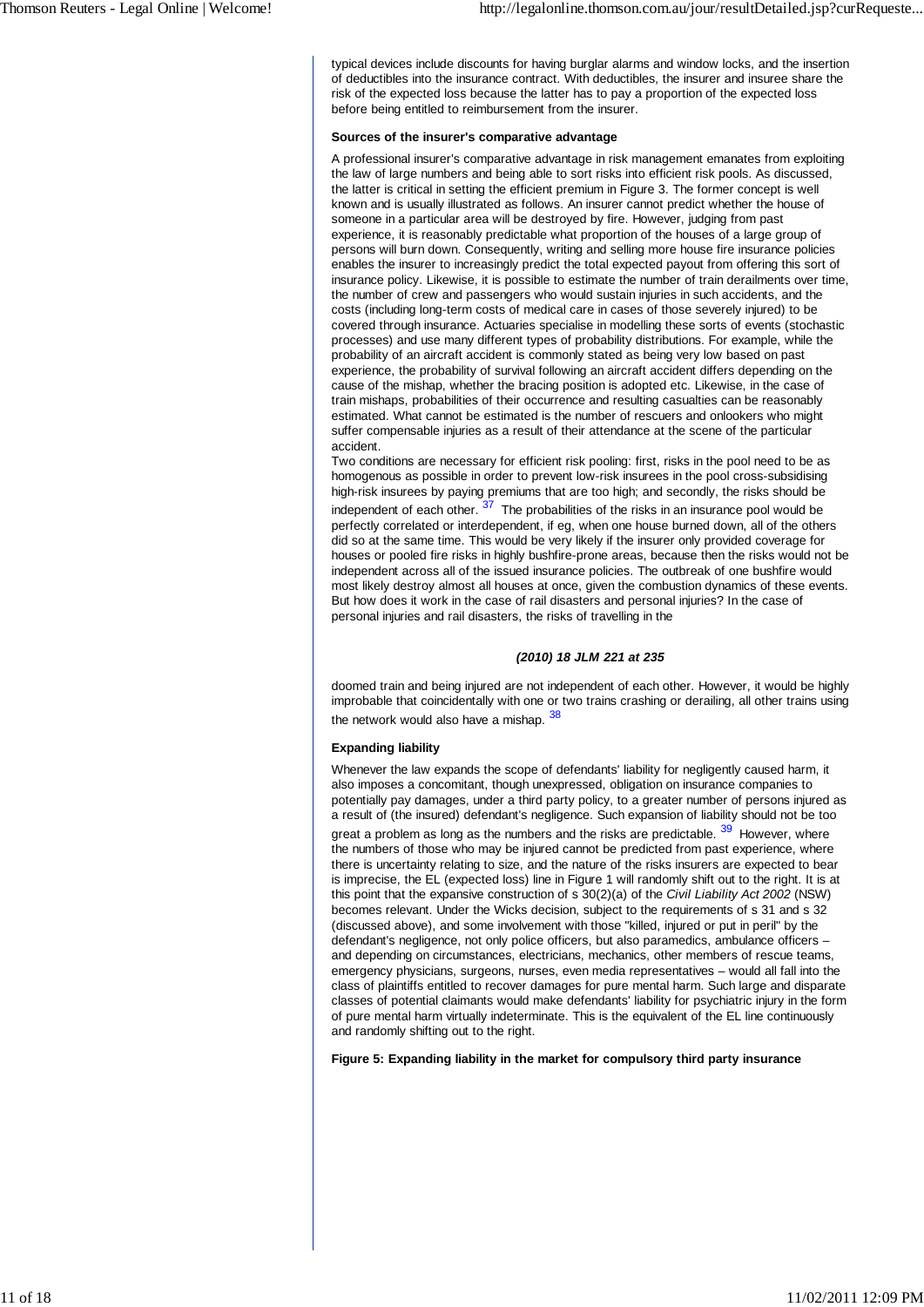

In Figure 5, one such shift of the EL line is illustrated. The ultimate outcome of random continuous displacements to the right such as this is that the risk becomes uninsurable, which is

#### *(2010) 18 JLM 221 at 236*

simply a manifestation of market forces adjusting either optimally or suboptimally to these shocks. <sup>40</sup> The compulsory nature of third party insurance, however, coupled with indeterminate liability, almost guarantees that the adjustment mechanism will operate suboptimally in third party accident liability markets. Economic theory predicts all or a combination of the following consequences following a rightward shift of the EL line:

- $(i)$  in Figure 5 the total cost and amount of precautions to the defendant respectively increase by the area +G+H and from C\* to C\*\*;
- $(i)$  the expected damages increase by  $+F+G+J$ ;
- (iii) increasing upward pressure will be placed on third party insurance premiums;
- $(iv)$  increasing upward pressure will be placed on first party insurance premiums in order to cross-subsidise third party premiums;
- $(v)$  the third party insuree, such as the defendant State Railway Authority in Wicks, will come under pressure to pass on higher third party insurance premiums to its customers through higher ticket prices:  $41$
- (vi) reinsurance premiums will increase, as insurers resort to their reinsurers to protect themselves against very large losses; and
- (vii) some first party insurees will either leave voluntarily, or be forced to leave the insurance pool and either self-insure or go without insurance, which will put further upward pressure on premiums for those who remain. In effect, first party insurance pools may be totally crowded out.

These factors, combined with an unexpected and unplanned-for payout of large damages, could effectively destroy a substantial part of the insurer's financial reserves,  $42$  and thus increase the risk of even a very profitable insurance company  $43$  becoming financially

distressed or insolvent. If this occurs, another insurer would have to absorb the policies at even higher prices. In some circumstances, the government would need to become an insurance supplier, as happened in 2002 when United Medical Protection (UMP), the medical defence organisation which provided professional insurance cover for approximately 90% of doctors in New South Wales and many in Queensland, entered provisional voluntary liquidation. <sup>44</sup> The New South Wales Government decided to fully indemnify all visiting medical officers for all work performed on public patients in public hospitals in New South Wales (this included "liability for all claims that may arise from public work in past years that have not been reported as yet"). <sup>45</sup> Also in 2002, the Federal Government, having covered payments for some claims, enacted a package of legislation to assist and regulate the medical insurance industry. <sup>46</sup>

#### *(2010) 18 JLM 221 at 237*

#### **Wealth destruction**

The negative effects can be classified into resource misallocation (wealth destruction) and income redistribution effects. The last item falls under the former, and all other items under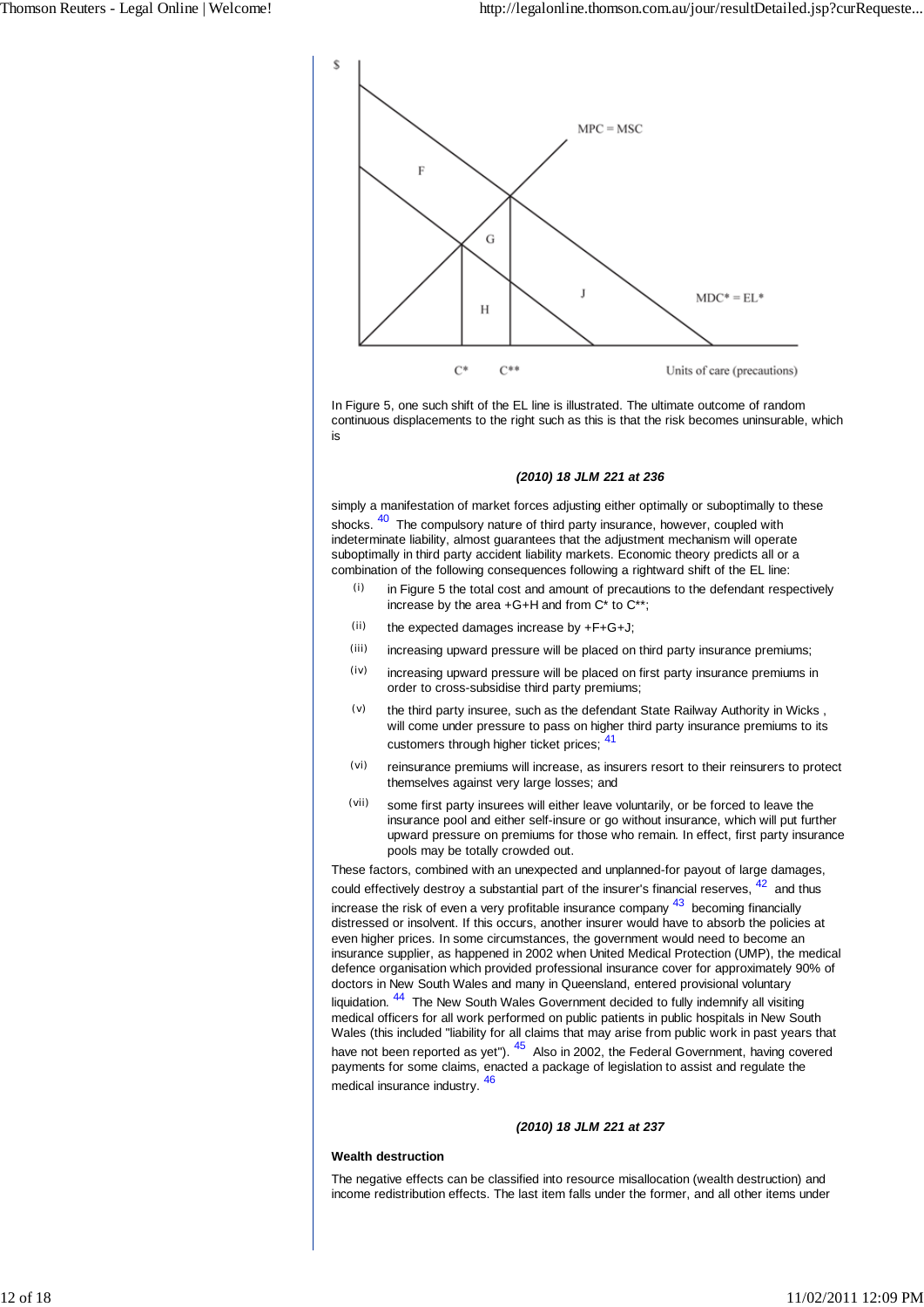the latter category. The mechanism of wealth destruction in relation to first party insurance markets was discussed in the analysis of Figure 4. Adverse selection or choosing a poor selection of risks to insure is the other problem confronting insurers. In legal terms, adverse selection is technically different from moral hazard because the former occurs at the time of entering into the contract, and the latter post-contractually. Economically, however, the distinction is more blurred since poor risks are more likely to engage in moral hazard and vice versa.

The problem of adverse selection in particular is greatly amplified and potentially much more serious in compulsory third party insurance markets for accidents caused by negligence. In relation to the Wicks decision, the source of the adverse selection will lay in the difficulty of satisfying the law of large numbers and efficient risk-pooling criteria. For example, State Rail Authority, unlike a first party insurer, has virtually no information available about the predisposition towards psychiatric illness of rescuers, onlookers and others who may attend an accident scene and see others being psychiatrically injured (as a result of the insuree's negligence), during the term of the policy. Nor is this information readily available. While the probability of a train being involved in an accident and the number of resulting casualties should be reasonably ascertainable using the law of large numbers principle, discussed earlier, the number of persons who attend an accident as professional and altruistic rescuers, onlookers, bystanders or relatives of the victims, and the latency period for any mental trauma to manifest itself, is random and defies prediction. Consequently, the risk pool will be heterogeneous and the risks highly correlated, so that an unanticipated event is capable of destroying a substantial amount of the insurer's capacity (financial reserves) all at once. <sup>47</sup> If the insurance were provided through a voluntary first party mechanism, victim risks could be uncorrelated and more easily separated into different risk pools. <sup>48</sup> One possibility would be the insurer deciding to only insure professional rescuers for a particular psychiatric condition, eg post-traumatic stress disorder that manifests itself within 12 months after the accident.  $49$ 

## **Conclusions**

Uninsurable risks, which are required to be insured against, would seem to warrant the provision of government insurance. In 2002, Australian State, Territory and Federal Governments attempted to control the risk of potential widespread market failure of third party insurance markets by substantially modifying the law of torts. The construction of pure mental harm provisions in the *Civil Liability Act 2002* (NSW) by the High Court, however, may threaten the optimal functioning of these markets. In the worst case scenario, the government, confronted with the private sector abandoning third party insurance markets, would be forced to meet all of the demand itself. Yet, even then, government involvement would be no guarantee against market failure and wealth destruction in the sense that has been described in this column. Furthermore, government interventions often entail very high

## *(2010) 18 JLM 221 at 238*

opportunity costs. The solution to encouraging the development of efficiently operating third party insurance markets is an ability on the part of insurers to reasonably predict total expected payouts following an accident. This predictability is fundamentally tied to the clarity and consistency with which the High Court of Australia approaches and advances the law of negligence.

Danuta Mendelson, MA (Monash), PhD (Monash), LLM (Monash) Chair in Law (Research), School of Law, Deakin University Andrew Torre, B Com (Hons) (Melbourne), M Com (Melbourne), PhD (La Trobe) Lecturer in Economics, Deakin University Michael D'Rosario, B Com (Hons) (Deakin), Grad Cert (Deakin),Dip Sust (Swinburne), MA (Melbourne) Lecturer in Finance, Deakin University

Footnotes | Top

- \* MA, PhD, LLM; Professor, Chair in Law (Research), School of Law, Deakin University. *Correspondence to*: danuta.mendelson@deakin.edu.au.
- 1 Brogden J (Pittwater Leader of the Opposition), Second Reading, *Transport Legislation Amendment (Implementation of Waterfall Rail Inquiry Recommendations) Bill*, New South Wales Legislative Assembly, *Hansard and Papers* (24 February 2005), http://www.parliament.nsw.gov.au/prod/parlment/hansart.nsf/V3Key/LA20050224004 viewed 27 October 2010.
- 2 The Special Commission of Inquiry into the Waterfall Rail Accident, *Final Report, Vol 1* (January 2005). The Chair of the Commission, the Hon Peter Aloysius McInerney QC, made 127 recommendations, most of which have since been implemented. However, before the Waterfall accident, McInerney J headed another inquiry into the rail accident at Glenbrook, in which also seven people were killed. Many recommendations of the Glenbrook final report were not implemented by the time of the Waterfall disaster: Special Commission of Inquiry into the Waterfall Rail Accident, *Final Report* (2005), http://www.railcorp.info/publications/other\_publications viewed 27 October 2010.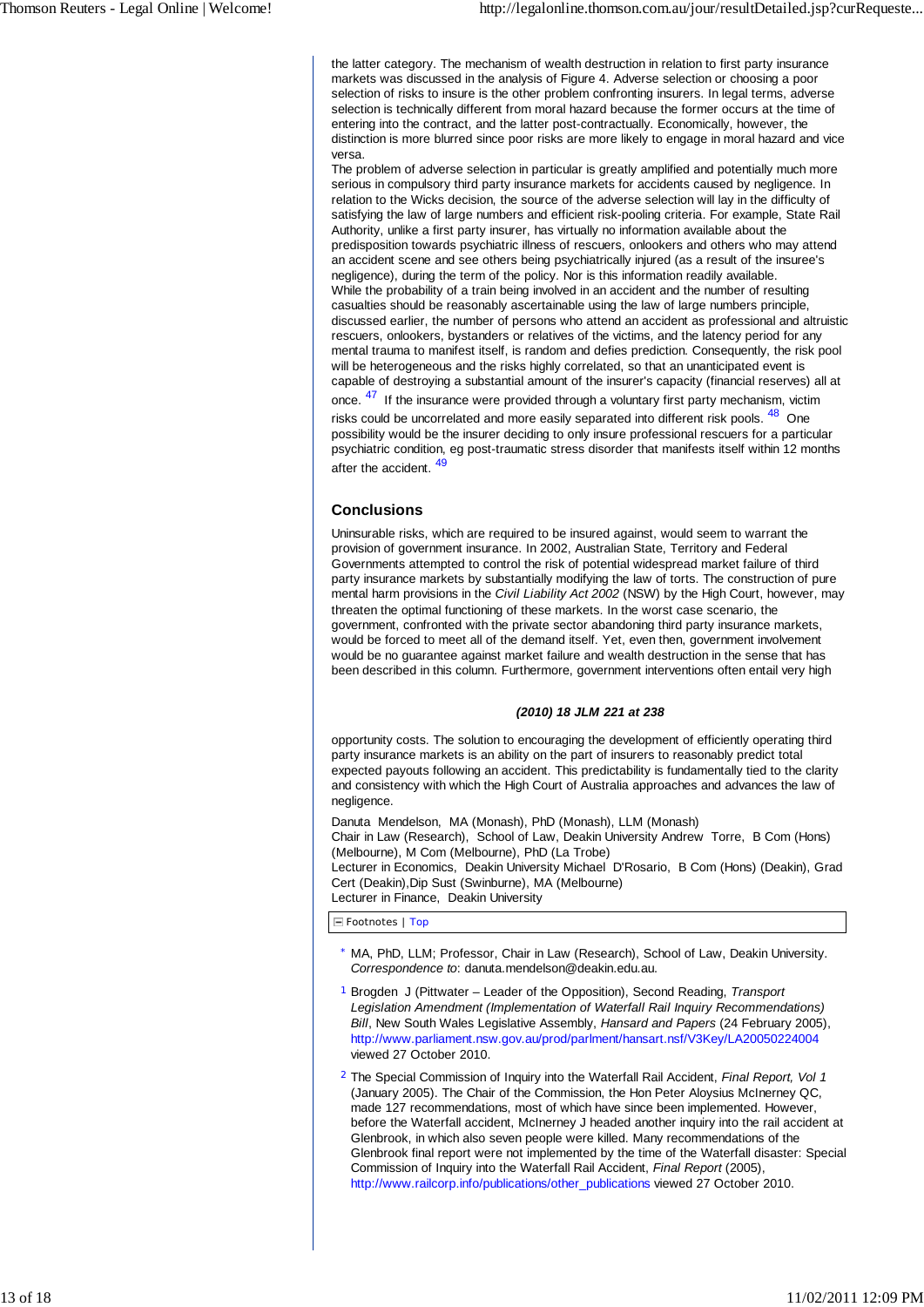- 3 *Compensation to Relatives Act 1847* (NSW), s 3(1) : "Whensoever the death of a person is caused by a wrongful act, neglect, or default, and the act, neglect or default is such as would (if death had not ensued) have entitled the party injured to maintain an action and recover damages in respect thereof, then and in every such case the person who would have been liable if death had not ensued shall be liable to an action for damages. notwithstanding the death of the person injured, and although the death has been caused under such circumstances as amount in law to felony." See also *Compensation (Fatal Injuries) Act 1974* (NT), s 7(1) ; *Civil Liability Act 1936* (SA), s 23 ; *Fatal Accidents Act 1934* (Tas), s 4 ; *Fatal Accidents Act 1959* (WA), s 4 ; *Supreme Court of Queensland Act 1991* (Qld), s 17 ; *Civil (Wrongs) Act 2002* (ACT), s 24 ; *Wrongs Act 1958* (Vic), s 16
- 4 *Civil Liability Act 2002* (NSW), s 27 .

.

- 5 *Civil Liability Act 2002* (NSW), s 27 ; *Civil Liability Act 1936* (SA), s 53(2), (3) ; *Civil Law (Wrongs) Act 2002* (ACT), s 35(1), (2) ; *Civil Liability Act 2002* (Tas), ss 33, 35 ; *Wrongs Act 1958* (Vic), ss 72(1), 75 ; *Civil Liability Act 2002* (WA), ss 5S(1), 5T .
- 6 *Civil Liability Act 2002* (NSW), s 33 .
- 7 *Civil Liability Act 2002* (NSW), s 31 provides: "There is no liability to pay damages for pure mental harm resulting from negligence unless the harm consists of a recognised psychiatric illness."
- 8 Under the *Civil Liability Act 2002* (NSW), s 30(5) , close members of family include parents or other persons with parental responsibility for the victim; spouses or partners, or the last parties in time to a de facto relationship within the meaning of the *Property (Relationships) Act 1984* (NSW) ; children, stepchildren, or any other persons "for whom the victim [had] parental responsibility; brothers, sisters, half-brothers or half-sisters, or stepbrothers or stepsisters of the victim".
- 9 Under the *Civil Liability Act 2002* (NSW), s 30(5) ; Gifford v Strang Patrick Stevedoring Pty Ltd (2003) *214 CLR 269* [PDF]; *Civil Liability Act 2002* (NSW), ss 30(5), 31, 33 ; see also *Civil Liability Act 1936* (SA), s 53(2), (3) ; *Civil Law (Wrongs) Act 2002* (ACT), s 35(1), (2) ; *Civil Liability Act 2002* (Tas), ss 33, 35 ; *Wrongs Act 1958* (Vic), ss 72(1), 75 ; *Civil Liability Act 2002* (WA), ss 5S(1), 5T .
- 10 Sheehan v State Rail Authority (NSW) *[2009] Aust Torts Reports 82-028* at [46] (Beazley JA).
- <sup>11</sup> The question whether their damages were to be reduced by reason of their employer's negligence in accordance with the provisions of s 151Z of the *Workers Compensation Act 1987* (NSW) was raised at the trial but not pursued: Wicks v Railcorp; Sheehan v State Rail *[2007] NSWSC 1346* at [13]. The *Workers Compensation Act 1987* (NSW), s 151Z(1)(a) provides that where the employee's "injury was caused under circumstances creating a liability in some person other than the worker's employer to pay damages in respect of the injury", the employee "may take proceedings both against that person to recover damages and against [the employer] liable to pay compensation … but [the claimant] is not entitled to retain both damages and compensation".
- 12 *Civil Liability Act 2002* (NSW), s 29 : "In any action for personal injury, the plaintiff is not prevented from recovering damages merely because the personal injury arose wholly or in part from mental or nervous shock."
- <sup>13</sup> The alternative criterion for recovery of damages, that of being "a close member of the family of the victim" under s 30(2)(b) , did not apply to Sheehan and Wicks.
- 14 See also Sheehan v State Rail Authority (NSW) *[2009] Aust Torts Reports 82-028* at [156]-[161] (McColl JA).
- $15$  Her Honour noted that Malpass As J's "reasoning on subs  $32(2)(b)$  was based upon his finding that the appellants did not fall within the category of persons entitled to recover damages for purely mental harm within the meaning of s 30(2)(a) , the terms of which are essentially identical to s 32(2)(b) . (Section 32(2)(b) uses the word 'person', whereas s 30(2)(a) refers to 'victim'."
- 16 Ipp D , Cane P , Sheldon D and Macintosh I , *Review of the Law of Negligence* (2 October 2002) (Ipp Review) (named after its Chairman, the Hon Justice David Ipp), http://www.revofneg.treasury.gov.au/content/reports.asp viewed 27 October 2010.
- <sup>17</sup> The specification "with his or her own unaided senses" has also been omitted.
- 18 Chadwick v British Railways Board [1967] *1 WLR 912*; Mount Isa Mines Ltd v Pusey (1970) *125 CLR 383* [PDF]; cf Alcock v Chief Constable of South Yorkshire [1992] *1 AC 310*, White v Chief Constable of South Yorkshire Police [1999] *2 AC 455*. Except for Tasmania, none of the other jurisdictions with similar provisions to s 30(2)(b) of the *Civil Liability Act 2002* (NSW) include the phrase "aftermath" or "immediate aftermath": *Wrongs Act 1958* (Vic), s 72(2)(b) ; *Civil Law (Wrongs) Act 2002* (ACT) s 34(2)(b) ; *Civil Liability Act 2002* (WA) s 5S(2)(b) ; *Civil Liability Act 1936* (SA), s 33(2)(ii) ; however, s 53(1)(a) of the *Civil Liability Act 1936* (SA) specifically provides that "(1) Damages may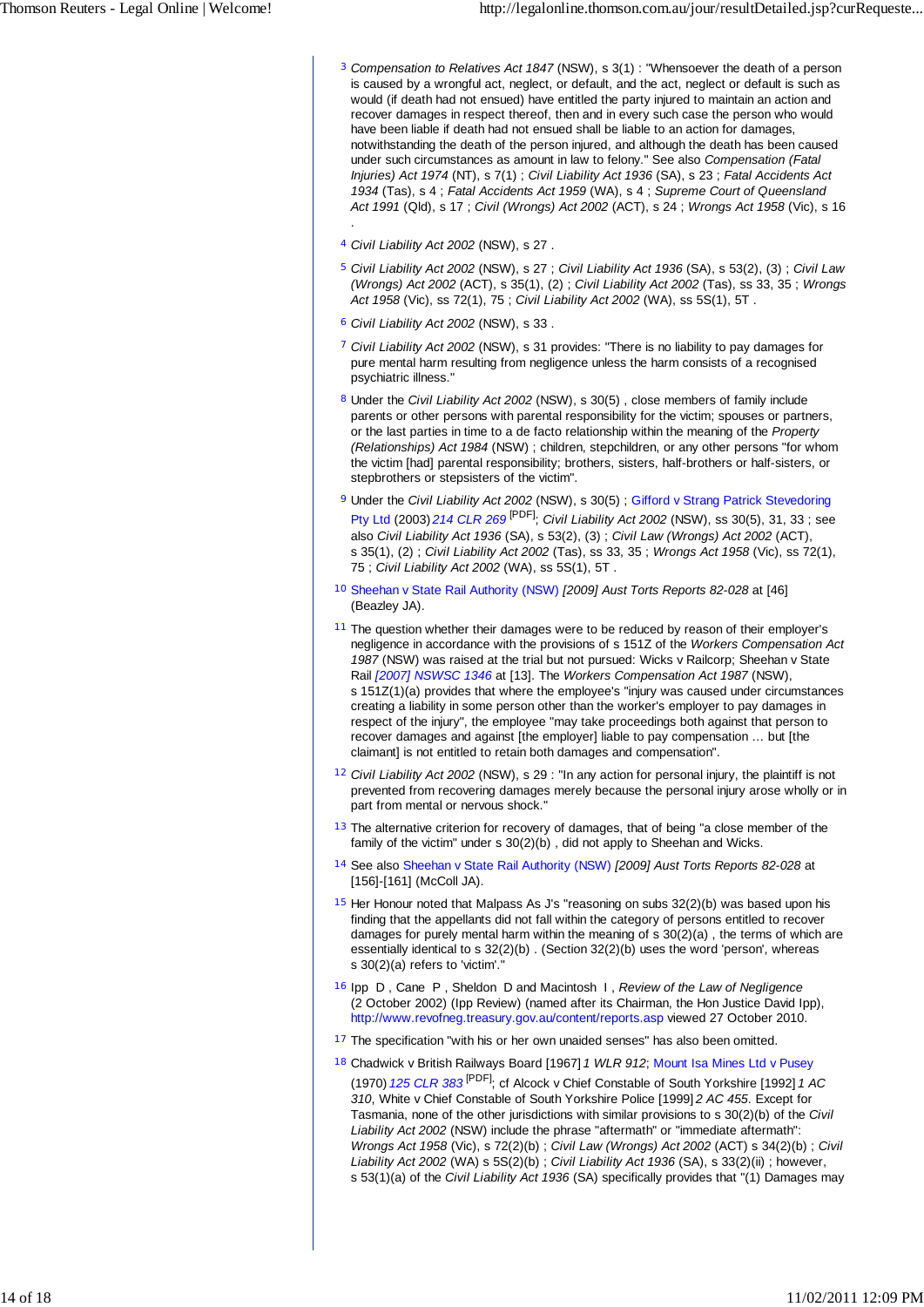only be awarded for mental harm if the injured person (a) was physically injured in the accident or was present at the scene of the accident when the accident occurred".

- <sup>19</sup> McColl JA (at [162]) pointed out that those passengers who were "being rescued had already been injured. Their causes of action had accrued: Hawkins v Clayton *[1988] HCA 15* ; (1988) *164 CLR 539* [PDF] (at 561) per Brennan J; (at 587) per Deane J; see also Harriton v Stephens *[2006] HCA 15* ; (2006) *226 CLR 52* [PDF] (at [218]) per Crennan J (Gleeson CJ, Gummow and Heydon JJ agreeing)."
- 20 As already cited, Beazley and McColl JJA's examples included destabilised stanchion falling, or at the risk thereof, on passengers in a carriage or on an individual; crashing of a dislocated carriage onto another (or an imminent danger thereof); a derailed passenger carriage hanging precariously over a cliff, and the like.
- $21$  As noted above, by virtue of s 30(2)(b), close relatives of those killed, injured or put in peril by the act or omission of the defendant can recover as of right damages for non-economic loss provided they establish (i) that their injury arose "wholly or partly from mental or nervous shock" connected to the wrongful event (to recover damages for economic loss, they need to prove that they suffer a recognised psychiatric condition); (ii) the element of foreseeability as defined in s 32 . The statutory approach to recovery of damages for pure mental harm by relatives is similar, but not identical to the common law position articulated in Gifford v Strang Patrick Stevedoring Pty Ltd (2003) *214 CLR 269* [PDF] .
- <sup>22</sup> The joint judgment referred to Vairy v Wyong Shire Council (2005) *223 CLR 422* [PDF] at [126]-[129]; Adeels Palace Pty Ltd v Moubarak (2009) *239 CLR 420* [PDF] at [31]).
- 23 See Honoré A , "Law, Morals and Rescue" in Ratcliffe JM (ed), *The Good Samaritan and the Law* (Anchor Books, Garden City, New York, 1966) pp 225-242.
- $24$  For example, "was it reasonably foreseeable that sights of the kind a ... [a journalist sent to report an incident] might see, sounds of the kind a [journalist] might hear, tasks of the kind a [journalist] might have to undertake to try to ease the suffering of others and take them to safety, would be, in combination, such as might cause a person of normal fortitude to develop a recognised psychiatric illness?"
- 25 For history of this terminology see Mendelson D , *Interfaces of Medicine and Law: The History of Liability for Negligently Caused Psychiatric Injury (Nervous Shock)* (Ashgate International, Aldershot, 1998); Mendelson D "English Medical Experts and the Claims for Shock Occasioned by Railway Collisions in the 1860s: Issues of Law, Ethics and Medicine"*International Journal of Law and Psychiatry*.
- 26 *Oxford English Dictionary* (2nd ed, 1989) Vol xv, p 293, meaning 4a.
- <sup>27</sup> See also Mount Isa Mines Ltd v Pusey (1970) *125 CLR 383* [PDF] at 394 (Windeyer J): "Sorrow does not sound in damages. A plaintiff in an action in negligence cannot recover damages for a 'shock', however grievous, which was no more than an immediate emotional response to a distressing experience sudden, severe and saddening. It is, however, today a known medical fact that severe emotional distress can be a starting point of a lasting disorder of mind and body, some form of psychoneurosis or a psychosomatic illness. For that, if it be the result of a tortious act, damages may be had. It is in that consequential sense that the term 'nervous shock' has come into law.
- 28 See Mendelson, n 25.
- 29 Under the Commonwealth *Constitution*, s 1 (Ch I) vests the legislative power of the Commonwealth government in a Federal Parliament; while s 71 (Ch III) vests the judicial power of the Commonwealth in the High Court, and such other federal courts as the Parliament creates or invests with federal jurisdiction. The legislative powers of the Parliament are set out in detail throughout the *Constitution*; under Ch 3 .
- 30 See eg Australian Institute of Health and Welfare 2010, *Mental Health Services in Australia 2007-08* (Mental Health Series No 12), http://www.aihw.gov.au/mentalhealth /index.cfm viewed 27 October 2010.
- 31 Cardozo J.'s concerns in Ultramares Corp v Touche *255 NY 170 at 179* ; *174 NE 441 at 444 (1931)* about negligent defendants' exposure to liability "in an indeterminate amount for an indeterminate time to an indeterminate class", though expressed in the context of pure economic loss, are apposite in relation to the decision in Wicks .
- 32 Brunt M , *Economic Essays on Australian and New Zealand Competition Law. Closing Reflections* (Kluwer Law/International, The Hague/New York, 2003).
- 33 Cited by Galitsky S "Manufacturer's Liability: An Examination of the Policy and Social Cost of a New Regime" (1979) 3 UNSWLJ 145.
- $34$  The total social benefits from C\* units of care equal +A+B (the reduction in total expected loss or risk of an accident) and the total social cost equals -B (the total cost of taking precautions up until  $C^*$ ) Therefore TSB – TSC = +A. The net gain of +A is called the net social benefits.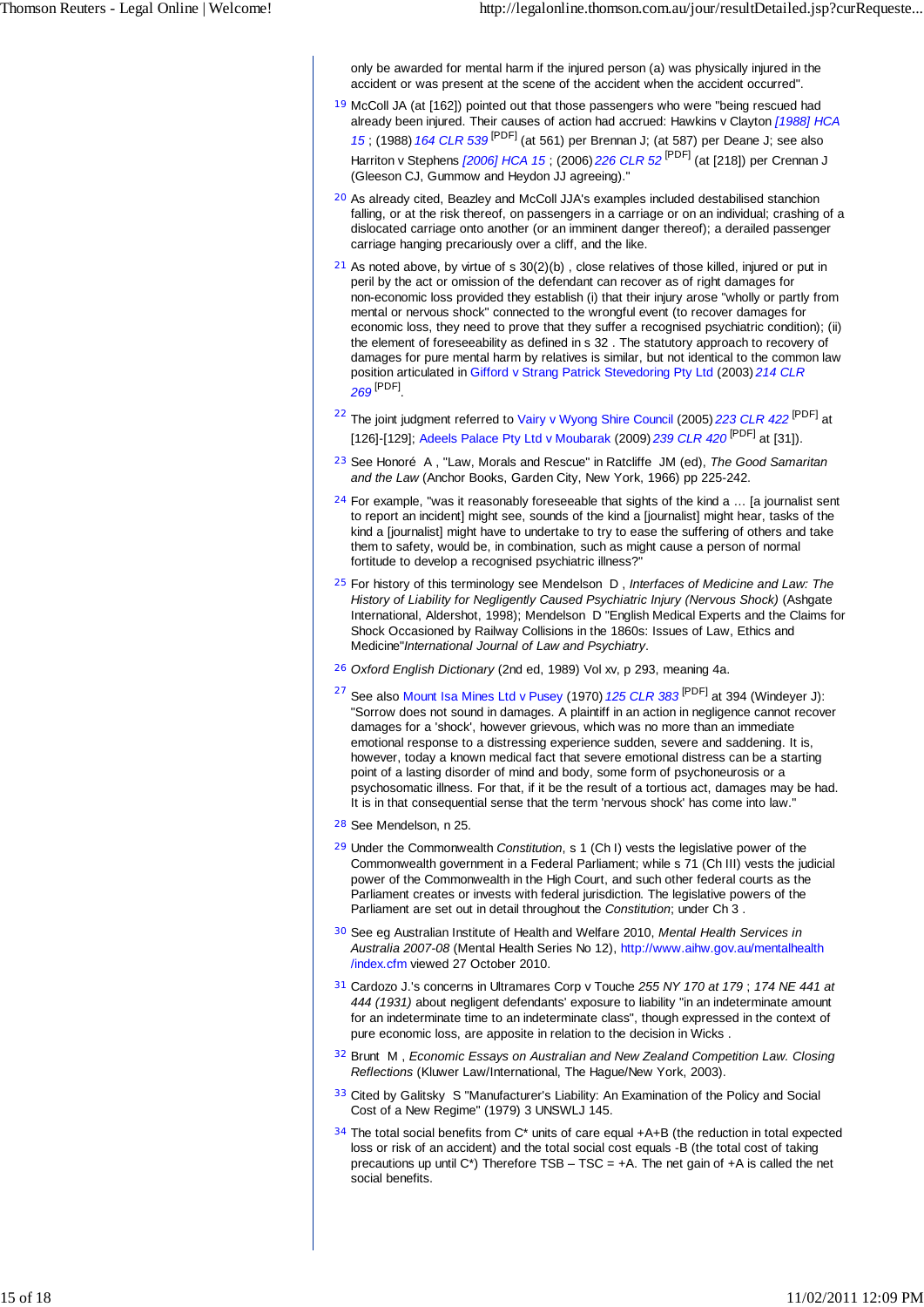- $35$  Instead of undertaking the relatively high-cost activity of risk management, the insuree can employ someone else and devote her or his time to pursuing areas of comparative advantage.
- <sup>36</sup> One measure of this cost would be the capitalised value of the total willingness to pay to avoid the risk of burglary over the effective life of their homes of those insurees forced to abandon the insurance pool.
- <sup>37</sup> Premiums that are too high are actuarially unfair as illustrated in Figure 4.
- 38 This might occur as a consequence of an organised terrorist attack, but that is unlikely.
- $39$  These would include, eg, the number of people at risk of being be killed, injured (in terms of physical and psychiatric injury), or put in peril of physical and psychiatric injury should an accident (small or massive) occur. The same would pertain to calculating the risk of psychiatric injury that involuntary onlookers may suffer as a result of seeing others being killed, injured or put in peril at the scene of an accident.
- <sup>40</sup> The standard market adjustment that occurs when a risk becomes uninsurable is for that line of insurance coverage to be withdrawn from the market. A risk becomes uninsurable when it is impossible or prohibitively expensive to examine each risk and set the correct premium: Borch K , *Economics of Insurance* (North Holland, Amsterdam, 1990).
- 41 Since third party insurance is compulsory, technically the EL line in Figure 5 should be drawn as a vertical line, because given the absence of substitutes, third party insurers can increase premiums without the fear of third party insurees dropping out of the insurance pool. This means that third party insurers have considerable pricing or market power. Similarly, subject to the pricing power of the third party insurees, it can be expected that the latter will attempt to pass on as much as possible of any premium increase to their customers. This would have the same impact as a regressive tax reducing the welfare of lower income groups disproportionately. In Figure 5, the EL line is not shown as vertical, since this would overly complicate the diagram. None of the predictions change.
- 42 Despite increasing third party insurance premiums, since third party insurance is compulsory, insurees such as those operating rail, tramways, health, road, school, and other services, mining companies, gas and electricity utilities to name but a few, do not have the option of dropping out of the insurance pool. Their only option would be to cease operations.
- 43 See National Insurance Council of Australia, *Industry in Focus Tort Law Reform* (27 November 2009), http://www.insurancecouncil.com.au viewed 27 October 2010. Insurance companies in Australia are supervised by the Australian Prudential Regulation Authority.
- 44 The decision to enter into provisional voluntary liquidation was partly due to UMP's exposure to the failed HIH Insurance, which was the reinsurer for a number of medical defence organisations, and partly to the exposure to a payout of A\$14,202,042 in the medico-legal case of Simpson v Diamond (No 2) *[2001] NSWSC 1048* (reduced on appeal to \$10,998,692: see Diamond v Simpson (No 1) *[2003] Aust Torts Reports 81-695*).
- 45 Drabsch T , "Medical Negligence: An Update", *Briefing Paper No 2/2004* , http://www.parliament.nsw.gov.au/prod/parlment/publications.nsf /0/6C1BDA58607A7808CA256ECF0007223D viewed 27 October 2010; see also National Claims and Policy Database, *Public and Private Sector Medical Indemnity Claims in Australia* (2010), http://www.aihw.gov.au/publications/hse/86/10740.rtf viewed 27 October 2010.
- 46 *Medical Indemnity (Consequential Amendments) Act 2002* (Cth) ; *Medical Indemnity (Run-Off Cover Support Payment) Act 2004* (Cth) ; *Medical Indemnity (UMP Support Payment) Act 2002* (Cth) ; *Medical Indemnity Act 2002* (Cth) ; *Medical Indemnity Agreement (Financial Assistance-Binding Commonwealth Obligations) Act 2002* (Cth) ; *Medical Indemnity (Prudential Supervision and Product Standards) Act 2003* (Cth) .
- 47 Priest G "The Current Insurance Crisis and Modern Tort Law". In the event of an insurer becoming bankrupt as a consequence of carrying too high a volume of third party insurance policies for negligently caused accidents, the wealth destruction effects would be considerably more severe than in Figure 4.
- 48 Priest, n 47. It should be noted that insurees engaging in moral hazard impose costs on other insurees who do not behave in risky ways simply because they have insurance.
- 49 Another aspect of indeterminate liability is its potential to externalise costs onto professional risk managers and other employees, through job losses.
- Cases Cited | Top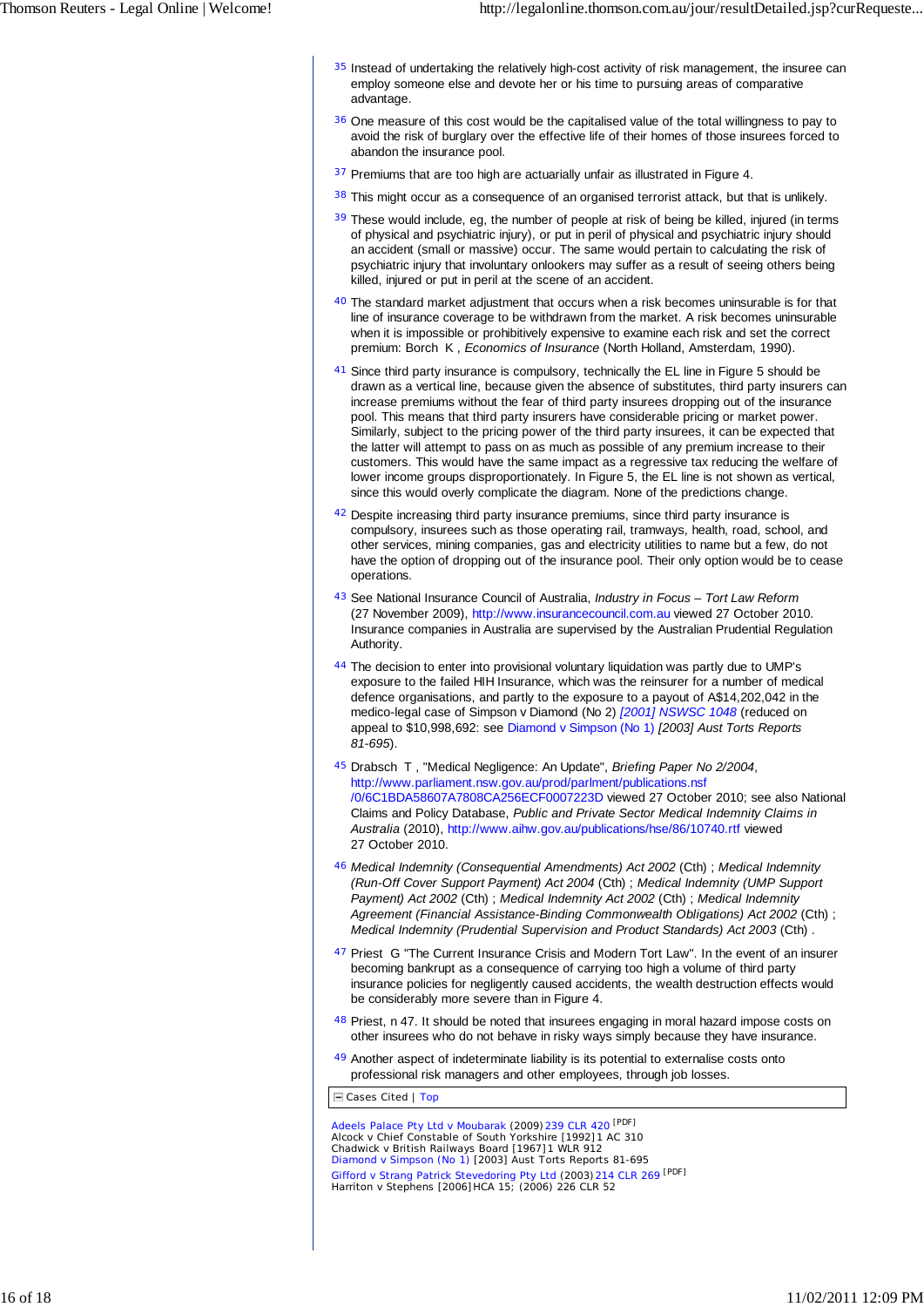Hawkins v Clayton [1988]*HCA 15; (1988) 164 CLR 539* Jaensch v Coffey (1984)*155 CLR 549* [PDF] Mount Isa Mines Ltd v Pusey (1970)*125 CLR 383* [PDF] Sheehan v State Rail Authority (NSW) *[2009] Aust Torts Reports 82-028* Simpson v Diamond (No 2) *[2001] NSWSC 1048* Ultramares Corp v Touche *255 NY 170 at 179; 174 NE 441 at 444 (1931)* Vairy v Wyong Shire Council (2005)*223 CLR 422* [PDF] White White v Chief Constable of South Yorkshire Police [1999]*2 AC 455* **Wicks** Wicks v Railcorp; Sheehan v State Rail *[2007] NSWSC 1346* Wicks v State Rail Authority (NSW) (2010)*84 ALJR 497* [PDF]

**E** Legislation Cited | Top

Civil (Wrongs) Act 2002 (ACT) Civil (Wrongs) Act 2002 24 ACT Civil Law (Wrongs) Act 2002 (ACT) Civil Law (Wrongs) Act 2002 34(2)(b) ACT Civil Law (Wrongs) Act 2002 35(1)(2) ACT Civil Liability Act Civil Liability Act 1936 (SA) Civil Liability Act 1936 23 SA Civil Liability Act 1936 30(1)(2) SA Civil Liability Act 1936 30(1) SA Civil Liability Act 1936 30(2)(a) SA Civil Liability Act 1936 30(2)(b) SA Civil Liability Act 1936 30 SA Civil Liability Act 1936 31(2)(a) SA Civil Liability Act 1936 31 SA Civil Liability Act 1936 32(1) SA Civil Liability Act 1936 32 SA Civil Liability Act 1936 33(2)(ii) SA Civil Liability Act 1936 53(1)(a) SA Civil Liability Act 1936 53(2)(3) SA Civil Liability Act 2002 (NSW) Civil Liability Act 2002 27 NSW Civil Liability Act 2002 27 WA Civil Liability Act 2002 29 NSW Civil Liability Act 2002 30(2)(a) NSW Civil Liability Act 2002 30(2)(b) NSW Civil Liability Act 2002 30(5)3133 NSW Civil Liability Act 2002 30(5) NSW Civil Liability Act 2002 30 NSW Civil Liability Act 2002 31 NSW Civil Liability Act 2002 32(2)(a) NSW Civil Liability Act 2002 32(2)(a) Tas Civil Liability Act 2002 32(2)(b) NSW Civil Liability Act 2002 32(2) NSW Civil Liability Act 2002 32 NSW Civil Liability Act 2002 32 WA Civil Liability Act 2002 3335 Tas Civil Liability Act 2002 33 NSW Civil Liability Act 2002 3 NSW Civil Liability Act 2002 5S(1)5T WA Civil Liability Act 2002 5S(2)(b) WA Civil Liability Act 2002 NSW Civil Liability Act 27 Civil Liability Act 28 Civil Liability Act 29 Civil Liability Act 3 Civil Liability Act 30(1) Civil Liability Act 30(2) Civil Liability Act 3032 Civil Liability Act 31 Civil Liability Act 32 Compensation (Fatal Injuries) Act 1974 (NT)<br>Compensation (Fatal Injuries) Act 1974 7(1) NT<br>Compensation to Relatives Act 1847 3(1)<br>Compensation to Relatives Act 1847 3(1) NSW Constitution Constitution Constitution 1 Constitution 3 Constitution 71 Fatal Accidents Act 1934 (TAS) Fatal Accidents Act 1934 4 Tas Fatal Accidents Act 1959 (WA) Fatal Accidents Act 1959 4 WA Medical Indemnity (Consequential Amendments) Act 2002 (CTH) Medical Indemnity (Consequential Amendments) Act 2002 Cth Medical Indemnity (Prudential Supervision and Product Standards) Act 2003 (CTH) Medical Indemnity (Prudential Supervision and Product Standards) Act 2003 Cth Medical Indemnity (Run-Off Cover Support Payment) Act 2004 (CTH)<br>Medical Indemnity (Run-Off Cover Support Payment) Act 2004 Cth<br>Medical Indemnity (UMP Support Payment) Act 2002 (CTH)<br>Medical Indemnity (UMP Support Payment) Medical Indemnity Act 2002 (CTH) Medical Indemnity Act 2002 Cth Medical Indemnity Agreement (Financial Assistance-Binding Commonwealth Obligations) Act 2002 (CTH) Medical Indemnity Agreement (Financial Assistance-Binding Commonwealth Obligations) Act 2002 Cth Property (Relationships) Act 1984 (NSW) Property (Relationships) Act 1984 3132 NSW Property (Relationships) Act 1984 NSW Supreme Court of Queensland Act 1991 (QLD) Supreme Court of Queensland Act 1991 17 Qld Workers Compensation Act 1987 (NSW)